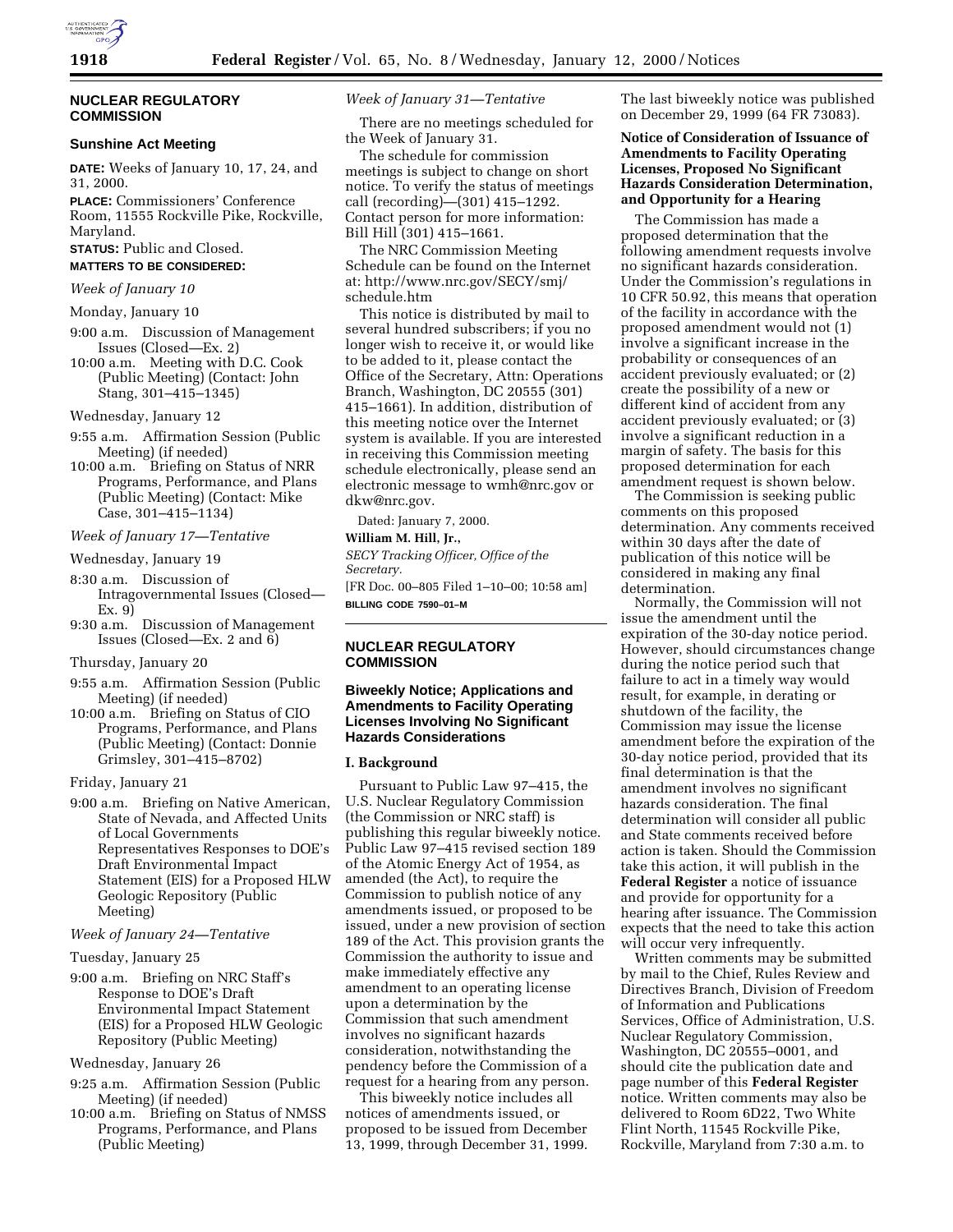4:15 p.m. Federal workdays. Copies of written comments received may be examined at the NRC Public Document Room, the Gelman Building, 2120 L Street, NW., Washington, DC. The filing of requests for a hearing and petitions for leave to intervene is discussed below.

By February 11, 2000, the licensee may file a request for a hearing with respect to issuance of the amendment to the subject facility operating license and any person whose interest may be affected by this proceeding and who wishes to participate as a party in the proceeding must file a written request for a hearing and a petition for leave to intervene. Requests for a hearing and a petition for leave to intervene shall be filed in accordance with the Commission's ''Rules of Practice for Domestic Licensing Proceedings'' in 10 CFR Part 2. Interested persons should consult a current copy of 10 CFR 2.714 which is available at the Commission's Public Document Room, the Gelman Building, 2120 L Street, NW., Washington, DC, and electronically from the ADAMS Public Library component on the NRC Web site, *http:/ /www.nrc.gov* (the Electronic Reading Room). If a request for a hearing or petition for leave to intervene is filed by the above date, the Commission or an Atomic Safety and Licensing Board, designated by the Commission or by the Chairman of the Atomic Safety and Licensing Board Panel, will rule on the request and/or petition; and the Secretary or the designated Atomic Safety and Licensing Board will issue a notice of a hearing or an appropriate order.

As required by 10 CFR 2.714, a petition for leave to intervene shall set forth with particularity the interest of the petitioner in the proceeding, and how that interest may be affected by the results of the proceeding. The petition should specifically explain the reasons why intervention should be permitted with particular reference to the following factors: (1) The nature of the petitioner's right under the Act to be made a party to the proceeding; (2) the nature and extent of the petitioner's property, financial, or other interest in the proceeding; and (3) the possible effect of any order which may be entered in the proceeding on the petitioner's interest. The petition should also identify the specific aspect(s) of the subject matter of the proceeding as to which petitioner wishes to intervene. Any person who has filed a petition for leave to intervene or who has been admitted as a party may amend the petition without requesting leave of the Board up to 15 days prior to the first

prehearing conference scheduled in the proceeding, but such an amended petition must satisfy the specificity requirements described above.

Not later than 15 days prior to the first prehearing conference scheduled in the proceeding, a petitioner shall file a supplement to the petition to intervene which must include a list of the contentions which are sought to be litigated in the matter. Each contention must consist of a specific statement of the issue of law or fact to be raised or controverted. In addition, the petitioner shall provide a brief explanation of the bases of the contention and a concise statement of the alleged facts or expert opinion which support the contention and on which the petitioner intends to rely in proving the contention at the hearing. The petitioner must also provide references to those specific sources and documents of which the petitioner is aware and on which the petitioner intends to rely to establish those facts or expert opinion. Petitioner must provide sufficient information to show that a genuine dispute exists with the applicant on a material issue of law or fact. Contentions shall be limited to matters within the scope of the amendment under consideration. The contention must be one which, if proven, would entitle the petitioner to relief. A petitioner who fails to file such a supplement which satisfies these requirements with respect to at least one contention will not be permitted to participate as a party.

Those permitted to intervene become parties to the proceeding, subject to any limitations in the order granting leave to intervene, and have the opportunity to participate fully in the conduct of the hearing, including the opportunity to present evidence and cross-examine witnesses.

If a hearing is requested, the Commission will make a final determination on the issue of no significant hazards consideration. The final determination will serve to decide when the hearing is held.

If the final determination is that the amendment request involves no significant hazards consideration, the Commission may issue the amendment and make it immediately effective, notwithstanding the request for a hearing. Any hearing held would take place after issuance of the amendment.

If the final determination is that the amendment request involves a significant hazards consideration, any hearing held would take place before the issuance of any amendment.

A request for a hearing or a petition for leave to intervene must be filed with the Secretary of the Commission, U.S.

Nuclear Regulatory Commission, Washington, DC 20555–0001, Attention: Docketing and Services Branch, or may be delivered to the Commission's Public Document Room, the Gelman Building, 2120 L Street, NW., Washington, DC, by the above date. Where petitions are filed during the last 10 days of the notice period, it is requested that the petitioner promptly so inform the Commission by a toll-free telephone call to Western Union at 1–(800) 248–5100 (in Missouri 1–(800)–342–6700). The Western Union operator should be given Datagram Identification Number N1023 and the following message addressed to (*Project Director*): petitioner's name and telephone number, date petition was mailed, plant name, and publication date and page number of this **Federal Register** notice. A copy of the petition should also be sent to the Office of the General Counsel, U.S. Nuclear Regulatory Commission, Washington, DC 20555–0001, and to the attorney for the licensee.

Nontimely filings of petitions for leave to intervene, amended petitions, supplemental petitions and/or requests for a hearing will not be entertained absent a determination by the Commission, the presiding officer or the Atomic Safety and Licensing Board that the petition and/or request should be granted based upon a balancing of factors specified in 10 CFR  $2.714(a)(1)(i)–(v)$  and  $2.714(d)$ .

For further details with respect to this action, see the application for amendment which is available for public inspection at the Commission's Public Document Room, the Gelman Building, 2120 L Street, NW., Washington, DC, and electronically from the ADAMS Public Library component on the NRC Web site, http:/ /www.nrc.gov (the Electronic Reading Room).

*AmerGen Energy Company, LLC, Docket No. 50–461, Clinton Power Station, Unit 1, DeWitt County, Illinois*

*Date of amendment request:* October 25, 1999.

*Description of amendment request:* The proposed amendment would revise the Technical Specification allowable values for the reactor protection system electric power monitoring assembly overvoltage and undervoltage trip setpoints.

*Basis for proposed no significant hazards consideration determination:* As required by 10 CFR 50.91(a), the licensee has provided its analysis of the issue of no significant hazards consideration which is presented below:

1. The proposed change does not involve a significant increase in the probability or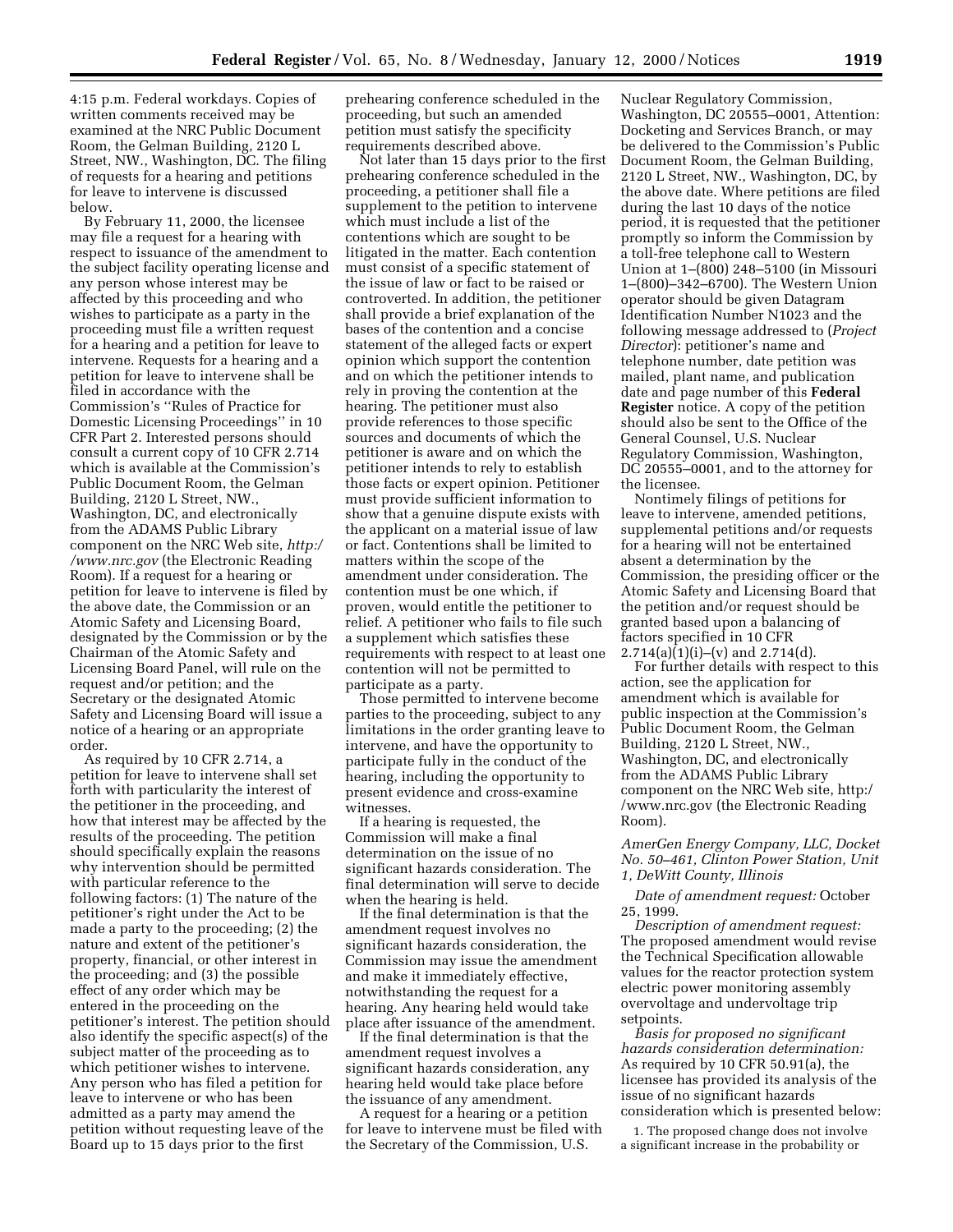consequences of any accident previously evaluated.

The proposed Technical Specification (TS) change revises the Reactor Protection System (RPS) Electric Power Monitoring Assembly overvoltage and undervoltage Allowable Values. The new Allowable Values and setpoints will continue to provide adequate margin to the normal operating voltage range for the RPS and MSIV [main steam isolation valve] solenoids, thus minimizing the potential for inadvertent trips. The proposed change does not have a detrimental impact on the condition or performance of any plant structure, system, or component that may initiate an analyzed event. The proposed change does not physically impact the plant nor does it impact any design or functional requirements of the associated system. That is, the proposed change does not degrade the performance or increase the challenges of any safety systems assumed to function in the accident analysis. Further, the proposed change does not impact the Surveillance Requirements themselves nor the way in which the Surveillances are performed. Consequently, the probability of an accident previously evaluated is not significantly increased.

Additionally, the proposed change does not effect the affect the availability of equipment or systems required for mitigating the consequences of an accident. The revision of the overvoltage and undervoltage setpoints will ensure that the associated trip functions continue to protect the RPS scram solenoids and main steam isolation valve (MSIV) solenoids so that these devices will perform their intended safety function. Thus, the affected equipment is still required to be maintained Operable and capable of performing the accident mitigation functions assumed in the accident analysis. As a result, the consequences of any accident previously evaluated are not significantly affected.

Therefore, based on the above, this change does not involve a significant increase in the probability or consequences of any accident previously evaluated.

2. The proposed change would not create the possibility of a new or different kind of accident from any accident previously evaluated.

The proposed TS change revises the Reactor Protection System (RPS) Electric Power Monitoring Assembly overvoltage and undervoltage Allowable Values. The proposed change does not involve a physical alteration of the plant (no new or different type of equipment will be installed) or a change in the methods governing normal plant operation. The revised setpoints will continue to ensure that the RPS bus would be disconnected from its power supply under specified conditions that could damage the RPS bus powered equipment. Thus, this change does not create the possibility of a new or different kind of accident from any accident previously evaluated.

3. The proposed change will not involve a significant reduction in the margin of safety.

The proposed TS change revises the Reactor Protection System (RPS) Electric Power Monitoring Assembly overvoltage and undervoltage Allowable Values. The proposed change provides necessary

conservatism in the Allowable Values in the RPS Surveillance Requirement to ensure that the equipment used to meet the Limiting Condition for Operation (i.e., each of the two electric power monitoring assemblies) can continue to perform its required functions. At the same time, the revised setpoint/ Allowable Values continue to provide adequate margin to the expected operating voltage range to prevent inadvertent or unnecessary tripping of the electric power monitoring assemblies (thus preventing unnecessary or excessive transfer to the alternate power source). The affected equipment will thus continue to be tested (calibrated and functionally tested) in a manner that gives confidence that the equipment can perform its assumed safety function. Therefore, this change does not involve a significant reduction in a margin of safety.

The NRC staff has reviewed the licensee's analysis and, based on this review, it appears that the three standards of 10 CFR 50.92(c) are satisfied. Therefore, the NRC staff proposes to determine that the amendment request involves no significant hazards consideration.

*Attorney for licensee:* Kevin P. Gallen, Morgan, Lewis & Bockius LLP, 1800 M Street, NW, Washington, DC 20036.

*NRC Section Chief:* Anthony J. Mendiola.

*AmerGen Energy Company, LLC, Docket No. 50–461, Clinton Power Station, Unit 1, DeWitt County, Illinois*

*Date of amendment request:* October 25, 1999.

*Description of amendment request:* The proposed amendment would revise the Technical Specification definitions for channel calibrations, channel functional tests, and logic system functional tests in accordance with Technical Specification Task Force (TSTF) Standard Technical Specification Change Traveler, TSTF– 205, Revision 3, ''Revision of Channel Calibration, Channel Functional Test, and Related Definitions.''

*Basis for proposed no significant hazards consideration determination:* As required by 10 CFR 50.91(a), the licensee has provided its analysis of the issue of no significant hazards consideration which is presented below:

1. The proposed change does not involve a significant increase in the probability or consequences of any accident previously evaluated.

The proposed change clarifies the Technical Specification requirements for performance of channel calibrations, channel functional test, and logic system functional tests. Specifically, the proposed change incorporates the NRC-approved Technical Specification Task Force (TSTF) Standard Technical Specification Change Traveler, TSTF–205, Revision 3, ''Revision of Channel Calibration, Channel Functional Test, and

Related Definitions.'' The change approved per this TSTF is not expected to adversely affect the performance and effectiveness of required testing as testing appropriate to the associated Surveillance Requirements will continue to be performed. The proposed change does not have a detrimental impact on the condition or performance of any plant structure, system, or component that initiates an analyzed event. Consequently, the probability of an accident previously evaluated is not significantly increased. The equipment being tested is still required to be operable and capable of performing the accident mitigation functions assumed in the accident analysis. As a result, the consequences of any accident previously evaluated are not significantly affected. Therefore, this change does not involve a significant increase in the probability or consequences of any accident previously evaluated.

2. The proposed change would not create the possibility of a new or different kind of accident from any accident previously evaluated.

The scope of the proposed change is limited to the clarification of existing test requirements. As such, the proposed change does not involve a physical alteration of the plant (no new or different type of equipment will be installed) or a change in the methods governing normal plant operation. Thus, this change does not create the possibility of a new or different kind of accident from any accident previously evaluated.

3. The proposed change will not involve a significant reduction in the margin of safety.

As noted above, the proposed change clarifies requirements for the performance of channel calibrations, channel functional tests, and logic system functional tests. Specifically, the proposed change incorporates the NRC-approved Technical Specification Task Force (TSTF) Standard Technical Specification Change Traveler, TSTF–205, Revision 3, ''Revision of Channel Calibration, Channel Functional Test, and Related Definitions.'' No changes or setpoints to plant process limits are involved. The surveillance requirements as revised will continue to ensure that affected equipment is tested in a manner that gives confidence that the equipment can perform its appropriate safety function. Therefore, this change does not involve a significant reduction in a margin of safety.

The NRC staff has reviewed the licensee's analysis and, based on this review, it appears that the three standards of 10 CFR 50.92(c) are satisfied. Therefore, the NRC staff proposes to determine that the amendment request involves no significant hazards consideration.

*Attorney for licensee:* Kevin P. Gallen, Morgan, Lewis & Bockius LLP, 1800 M Street, NW, Washington, DC 20036.

*NRC Section Chief:* Anthony J. Mendiola.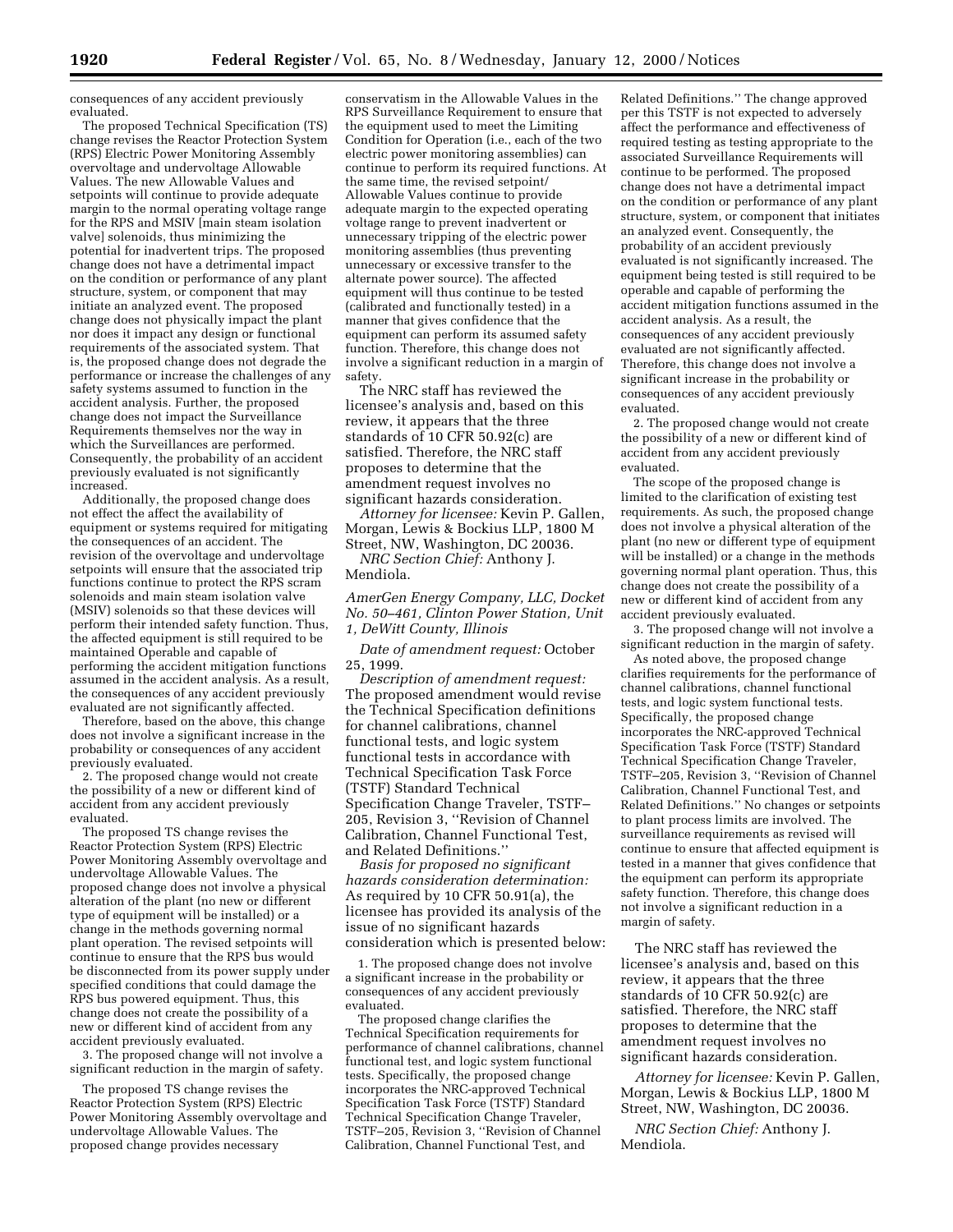*AmerGen Energy Company, LLC, Docket No. 50–461, Clinton Power Station, Unit 1, DeWitt County, Illinois*

*Date of amendment request:* December 16, 1999.

*Description of amendment request:* The proposed amendment would allow a one-time extension of some Technical Specification surveillance intervals to support elimination of a planned spring 2000 mid-cycle outage (PO–8). For the applicable surveillances, the licensee proposes to extend their current surveillance intervals to November 30, 2000, the scheduled startup date from refueling outage 7 (RF–7).

*Basis for proposed no significant hazards consideration determination:* As required by 10 CFR 50.91(a), the licensee has provided its analysis of the issue of no significant hazards consideration which is presented below:

1. The proposed changes do not involve a significant increase in the probability or consequences of any accident previously evaluated.

The proposed Technical Specification (TS) changes involve a one-time only change in the surveillance test intervals of selected Surveillance Requirements (SRs). The proposed TS changes do not impact the TS surveillance performance requirements themselves nor the way in which the surveillances are performed. The proposed TS changes do not physically involve any changes to the plant, nor do they impact any design or functional requirements of the associated systems. Thus, the proposed TS changes do not increase the challenges of any safety systems assumed to function in the accident analysis.

In addition, the proposed TS changes do not significantly affect the availability of equipment or systems required to mitigate the consequences of an accident because (1) extension of the test intervals to the extent requested is not expected to have a significant impact on availability (i.e., no extended test interval would exceed 30 months), and (2) other or more frequent testing performed for the affected systems or components, as well as for redundant systems or components, supports continued availability of the affected function. The equipment subject to testing per the affected SRs is still required to be operable and capable of performing any accident mitigation functions assumed in the accident analysis. Furthermore, a historical review of surveillance test results identified no failures that would invalidate these conclusions.

Based on the above, the proposed TS changes do not significantly increase the probability or consequences of an accident previously evaluated.

2. The proposed changes do not create the possibility of a new or different kind of accident from any accident previously evaluated.

The proposed TS changes involve a onetime only change in the surveillance testing intervals of selected SRs. Such changes do not introduce any failure mechanisms of a

different type than those previously evaluated since there are no physical changes being made to the facility. In addition, the surveillance test requirements themselves, and the way surveillance tests are performed, will remain unchanged. Therefore, the proposed TS changes do not create the possibility of a new or different kind of accident from any previously evaluated.

3. The proposed changes do not involve a significant reduction in a margin of safety.

The one-time extended surveillance frequencies do not result in a significant reduction in the margin of safety. Although the proposed TS changes will result in an increase in the interval between surveillance tests, the impact, if any, on system availability is small. This is because, as noted previously, extension of the test intervals to the limited extent proposed would not be expected to have a significant impact on availability. Other or more frequent testing performed for the affected systems or components, as well as the testing performed for redundant systems or components, supports continued availability of the affected functions.

In addition, the proposed changes do not involve any physical changes to the affected systems or components, nor do they involve any changes to setpoints, operating limits, or safety limits.

Based on the above, the assumptions in the licensing basis are not impacted, and the proposed TS changes do not significantly reduce a margin of safety.

The NRC staff has reviewed the licensee's analysis and, based on this review, it appears that the three standards of 10 CFR 50.92(c) are satisfied. Therefore, the NRC staff proposes to determine that the amendment request involves no significant hazards consideration.

*Attorney for licensee:* Kevin P. Gallen, Morgan, Lewis & Bockius LLP, 1800 M Street, NW, Washington, DC 20036.

*NRC Section Chief:* Anthony J. Mendiola.

*Entergy Operations, Inc., Docket Nos. 50–313 and 50–368, Arkansas Nuclear One, Units 1 and 2 (ANO–1&2), Pope County, Arkansas*

*Date of amendment request:* September 17, 1999.

*Description of amendment request:* The proposed change to the Arkansas Nuclear One, Units 1 and 2 (ANO–1 and ANO–2), Technical Specifications would lower the maximum limit for contents of the gaseous radioactive system from 300,000 curies (Ci) to 78,782 Ci and 82,400 Ci for ANO–1 and ANO–2, respectively. This limit would ensure that, upon an uncontrolled release of the tank's contents over a 2 hour period, the resulting total whole body exposure to a member of the public at the nearest exclusion area boundary would not exceed 0.5 roentgen equivalent man (rem).

*Basis for proposed no significant hazards consideration determination:* As required by 10 CFR 50.91(a), the licensee has provided its analysis of the issue of no significant hazards consideration, which is presented below:

An evaluation of the proposed change has been performed in accordance with 10CFR50.91(a)(1) regarding no significant hazards considerations using the standards in 10CFR50.92(c). A discussion of these standards as they relate to this amendment request follows:

#### **Criterion 1—Does Not Involve a Significant Increase in the Probability or Consequences of an Accident Previously Evaluated**

The proposed change to lower the current technical specification (TS) gas storage tank activity limits does not require new hardware or physical equipment modifications to the plant design. By lowering the setpoint, the resultant exposure at the exclusion area boundary upon an inadvertent release of a gas storage tank's content will be limited to 0.5 rem. Therefore the consequences of such an uncontrolled release of activity are effectively reduced. Additionally, no new accident is introduced by the proposed reduction in activity limits associated with the gas storage tanks.

Therefore, reducing the gas storage tank limits from 300,000 Curies (Ci) to 78,782 Ci and 82,400 Ci (ANO–1 and ANO–2, respectively) does *not* involve a significant increase in the probability or consequences of any accident previously evaluated.

#### **Criterion 2—Does Not Create the Possibility of a New or Different Kind of Accident From any Previously Evaluated**

The proposed change affects the consequences of an event associated with the loss of gas storage tank radioactive contents on either ANO–1 or ANO–2. Since this event has been previously evaluated, no new or different accident can be associated with the proposed change. Decreasing the present TS activity limits results in an exposure at the exclusion area boundary to be limited to 0.5 rem in the event of an inadvertent release of a gas storage tank's content.

Therefore, this change does *not* create the possibility of a new or different kind of accident from any previously evaluated.

#### **Criterion 3—Does Not Involve a Significant Reduction in the Margin of Safety**

The proposed change conservatively lowers the existing TS GRW [Gaseous] Radwaste] System gas storage tank activity limits from 300,000 Ci to 78,782 Ci and 82,400 Ci (ANO–1 and ANO–2 respectively). In doing so, the resultant exposure to a member of the public at the exclusion area boundary during an inadvertent release of gas storage tank contents over a two-hour period is reduced to 0.5 rem or less. The proposed change, therefore, retains the margin of safety for both ANO–1 and ANO–2.

Therefore, this change does *not* involve a significant reduction in the margin of safety. Therefore, based on the reasoning

presented above and the previous discussion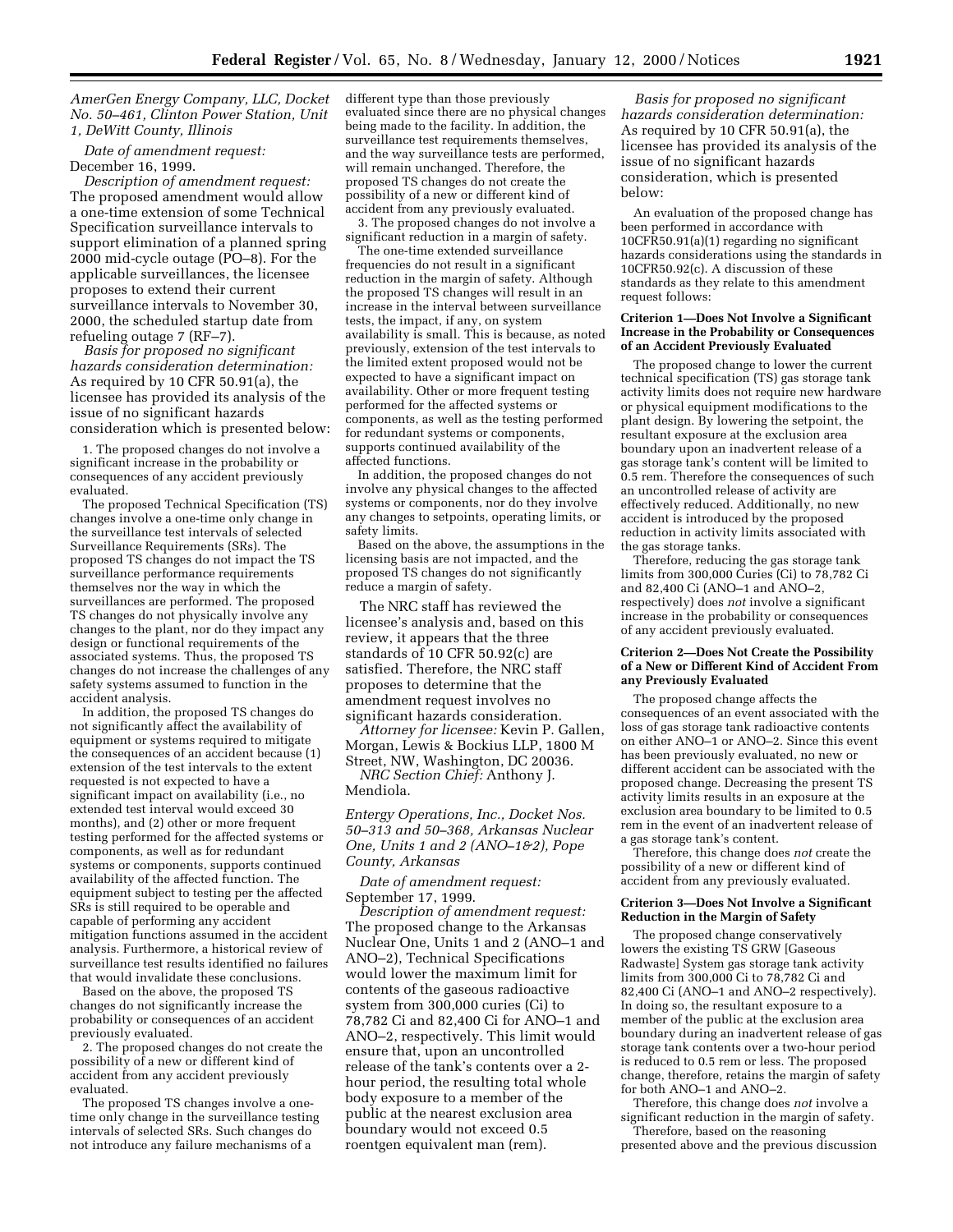of the amendment request, Entergy Operations, Inc. has determined that the requested change does *not* involve a significant hazards consideration.

The NRC staff has reviewed the licensee's analysis and, based on this review, it appears that the three standards of 10 CFR 50.92(c) are satisfied. Therefore, the NRC staff proposes to determine that the amendment request involves no significant hazards consideration.

*Attorney for licensee:* Nicholas S. Reynolds, Esquire, Winston & Strawn, 1400 L Street, NW., Washington, DC 20005–3502.

*NRC Section Chief:* Robert A. Gramm.

*Entergy Gulf States, Inc., and Entergy Operations, Inc., Docket No. 50–458, River Bend Station, Unit 1, West Feliciana Parish, Louisiana*

*Date of amendment request:* December 16, 1999.

*Description of amendment request:* The proposed license amendment request would revise Fuel Handling Accident (FHA) dose calculations for 3 scenarios documented in the River Bend Station, Unit 1 (RBS), Updated Safety Analysis Report (USAR). The first is a FHA in the fuel building, assumed to occur 24 hours post-shutdown. A second FHA analysis was prepared to support Amendment 35 to RBS Technical Specifications (TS) which assumed a FHA occurs in the primary containment 80 hours post-shutdown during Local Leakage Rate Testing (LLRT). A third analysis was prepared in support of Amendment 85 to the RBS TS which assumed the containment is open at 11 days.

These analyses are being updated to account for several changes. The primary reason for the revisions, as stated by the licensee, was to update the analyses to reflect current RBS operating strategies and make the analyses consistent with each other. Specifically, Cases 1 and 2 of the three analyses assumed a Radial Peaking Factor (RPF) of 1.5 consistent with Regulatory Guide (RG) 1.25. However, current core design strategies could lead to an RPF as high as 1.65. In addition, to account for the potential impact of extended burnup fuel in future operating cycles, an increased iodine-131 gap fraction of 0.12 was more conservatively assumed in lieu of the 0.10 recommended by RG 1.25. The revised analysis also includes a change to the control room atmospheric dispersion factors (Χ/Q) for the Main Control Room (MCR) ventilation system. Credit is taken for Standard Review Plan (SRP) Section 6.4 guidance for manual dual control room air intakes in that the Χ/Q's are divided

by 4. The revised FHA analyses also credit this action at a 20 minute delay to be consistent with the Loss of Coolant Accident (LOCA) analysis.

Furthermore, an error was discovered in one of the FHA calculations. The release rate assumed in the analysis did not ensure that the RG 1.25 assumption of a 2-hour release was preserved. The error is the result of an inherent bias in the secondary mixing effects in the dose calculation. The results continue to be bounded by the guidance contained in SRP 15.7.4 and RG 1.25.

Reanalysis showed that the release rate error, compounded with the other changes discussed above, resulted in calculated doses greater than those currently found in the RBS USAR. In addition, some of the doses were also greater than those presented in the Amendment 85 submittal. However, the licensee has stated that the results of the revised analyses remain ''well within'' 10 CFR 100, the guidance contained in SRP 15.7.4, and RG 1.25. Since the analyses results are above those reported in the RBS USAR, the criterion of 10 CFR 50.59(a)(2)(i) is, therefore, satisfied. Accordingly, the licensee has concluded that these changes involve an unreviewed safety question.

*Basis for proposed no significant hazards consideration determination:* As required by 10 CFR 50.91(a), the licensee has provided its analysis of the issue of no significant hazards consideration, which is presented below:

1. The proposed changes do not significantly increase the probability or consequences of an accident previously evaluated.

The analyses changes described by this proposed change to the USAR are not initiators to events, and, therefore, do not involve the probability of an accident. The changes to the FHA calculations for radiological doses following a FHA reflect the current operating strategies and make the analyses consistent. These changes included:

• Accounting for the impact of extended burnup fuel,

• Addressing a change to the control room atmospheric dispersion factors assumed in the analysis, and

• Revising the Radial Peaking Factor (RPF) used in the analysis. Current core design strategies could lead to a RPF higher [than] that assumed in Regulatory Guide 1.25.

The TRANSACT code is used for offsite dose and control room dose calculations. The TRANSACT code is derived from the TACT V code documented in

NUREG/CR–5109. RBS has benchmarked the TRANSACT code as discussed in the request dated August 17, 1995, (RBG–41728) which resulted in the NRC granting Amendment 85.

The revisions to the FHA are used to establish operational conditions where

specific activities represent situations where significant radioactive releases can be postulated. These operational conditions include:

• Initial fuel movement in the Fuel Building 24 hours after shutdown,

• Fuel movement in Primary Containment after 80 hours with leakrate testing being conducted, and

• Fuel movement in Primary Containment with the Primary Containment open.

Because the analyses affected by the changes are not considered an initiator to any previously analyzed accident, these changes cannot increase the probability of any previously evaluated accident. Therefore, this change does not increase the probability of occurrence of an accident evaluated previously in the safety analysis report  $(SAR)$ .

This proposed change to the USAR does increase the consequences of an accident, but the increase is within all regulatory limits and guidance. While the calculated off-site and control room doses of a FHA did increase, the dose consequences remain below the regulatory limits of 10 CFR 100 and 10 CFR 50, Appendix A, GDC [General Design Criterion]-19 as approved per NUREG–0989, and the guidance contained in SRP 15.7.4 of less than 25% of the 10 CFR 100 limits. The cause of these events remains the failure of the fuel assembly lifting mechanism. These analyses demonstrated that for the worst case bundle drop, the regulatory dose guidelines of SRP 15.7.4 continue to be satisfied for the required decay periods.

This change accounts for the potential effects of current fuel design and operating strategies including increased burnup of fuel, increased iodine-131 fraction released, Main Control Room ventilation system operation, and release rate timing assumptions. Reanalysis of the off-site dose calculation demonstrates that the revised doses are increased but remain less than the regulatory limits of 10 CFR 100 and within the guidance of SRP 15.7.4. Therefore, this change does not significantly increase the consequences of an accident previously evaluated in the SAR.

The proposed changes, in conjunction with existing administrative controls, bound the conditions of the current design basis fuel handling accident analysis. The analysis also concludes the limiting offsite radiological consequences are well within the acceptance criteria of NUREG[–]0800, Section 15.7.4 and 10 CFR 50, Appendix A, GDC[–]19. The analysis is also conducted in a conservative manner containing margins in the calculation of mechanical analysis, iodine inventory, and iodine decontamination factor. Each of these conservatisms will further decrease the consequences. Therefore, the proposed changes do not significantly increase the probability or consequences of any previously evaluated accident.

2. The proposed changes would not create the possibility of a new or different kind of accident from any previous[ly] analyzed.

This change does not involve initiators to any events in the SAR, nor does the activity create the possibility for any new accidents. Rather, this change is a result of the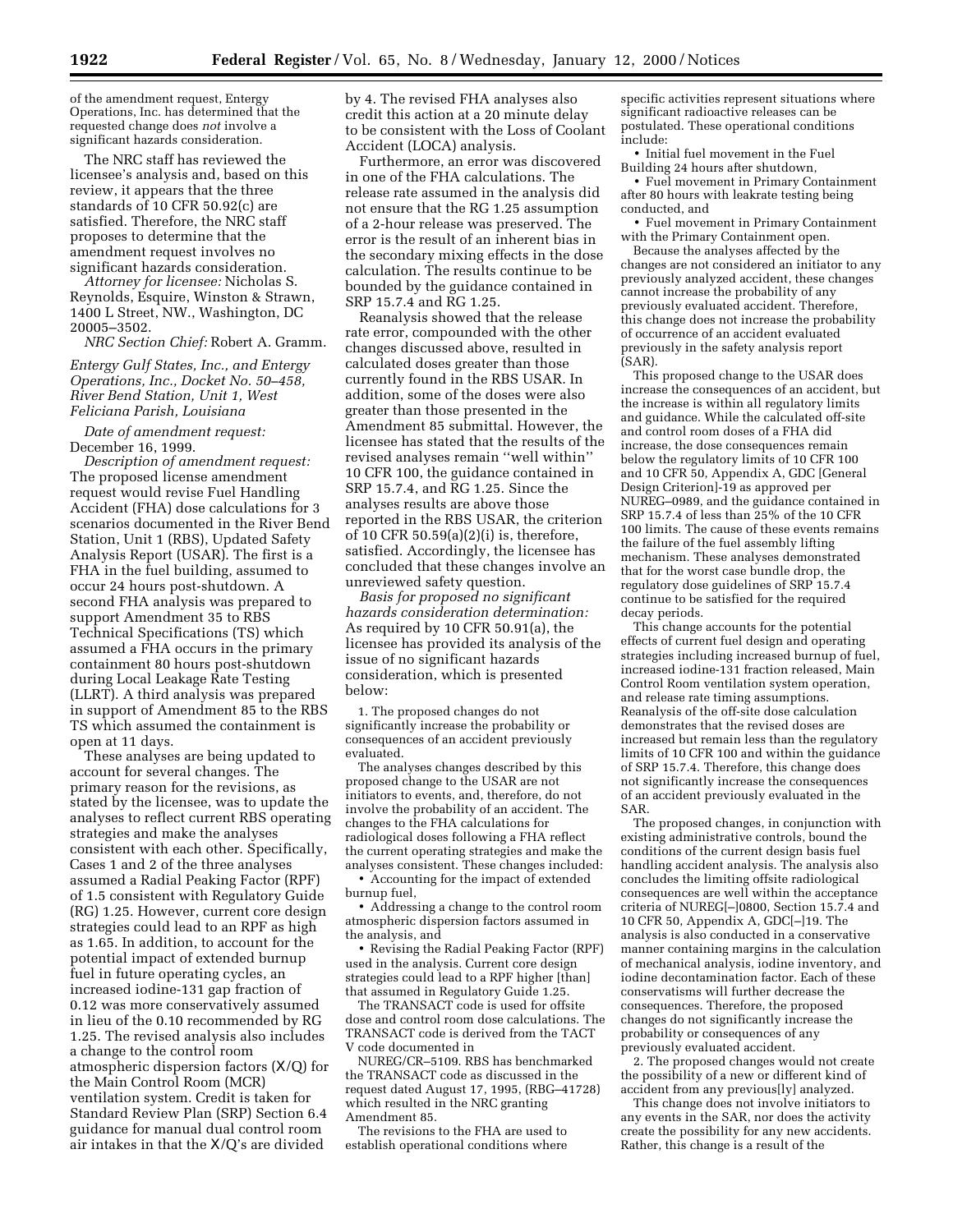evaluation of the most limiting FHA, which can occur at River Bend.

The proposed changes to the dose analyses are consistent with previous limits, only revising previous evaluations to account for current operating strategies and assumptions. These changes included:

• Accounting for the impact of extended burnup fuel,

• addressing a change to the control room atmospheric dispersion factors assumed in the analysis, and

• Revising the Radial Peaking Factor (RPF) used in the analysis. Current core design strategies could lead to a RPF higher [than] that assumed in Regulatory Guide 1.25.

The radiological consequences remain within accepted limits of 10 CFR 100 and guidance of the Standard Review Plan (NUREG–0800) Section 15.7.4. Therefore, these changes are consistent with the design basis analysis. The proposed changes do not introduce any new modes of plant operation and do not involve physical modifications to the plant. Therefore, the proposed changes do not create the possibility of a new or different kind of accident from any previous[ly] analyzed.

3. The proposed changes do not involve a significant reduction in a margin of safety.

The dose consequences are calculated in accordance with regulatory guidance found in Regulatory Guide 1.25 and the SRP [S]ection 15.7.4. The RBS analyses conservatively assumed that failures are consistent with those in the standard General Electric GESTAR II. These analyses result in a bounding number of fuel failures. The RBS analyses are also consistent with those approved by the NRC [Nuclear Regulatory Commission] in support of Technical Specification Amendments 35 and 85 to the River Bend Station license (NPF–47). The radiological dose consequences resulting from these failures are therefore analyzed using accepted methods and criteria. In addition, the analyses contain known conservatisms and margins to ensure the results will remain bounding.

The revised limits are used to establish operational conditions where specific activities represent situations where significant radioactive releases can be postulated. These operational conditions are consistent with the design basis analysis and are established such that the radiological consequences are at or below the current regulatory limits and guidance. Safety margins and analytical conservatisms have been evaluated and are well understood. Conservative methods of analysis are maintained through the use of accepted methodology and benchmarking the proposed methods to previous analysis. Margins are retained to ensure that the analysis adequately bounds all postulated event scenarios. The proposed change only eliminates some excess conservatism from the analysis.

In addition, EOI [Entergy Operations, Inc.] has implemented NUMARC [Nuclear Management and Resources Council (now NEI)] 91–06 guidelines for shutdown operations at RBS. Shutdown Operations Protection Plan and Primary-Secondary Containment Integrity procedures presently include guidance for closure of the containment hatch and other significant

openings in containment, in addition to the requirements contained in the license and design basis. This additional protection will enhance the ability to limit offsite effects.

Acceptance limits for the fuel handling accident are provided in 10 CFR 100 with additional guidance provided in NUREG[–] 0800, Section 15.7.4. The proposed changes continue to ensure that the whole-body and thyroid doses at the exclusion area and low population zone boundaries, as well as control room doses, are below the corresponding regulatory limits. These margins are unchanged, therefore, the proposed changes do not involve a significant reduction in a margin of safety.

The commission has provided guidance concerning the application of the standards of 10 CFR 50.92 by providing certain examples (51 FR 7751, March 6, 1986) of amendments that are not considered likely to involve a significant hazards consideration. This proposed amendment is very similar to example (vi):

(vi) A change which either may result in some increase to the probability or consequences of a previously-analyzed accident or may reduce in some way a safety margin, but where the results of the change are clearly within all acceptable criteria with respect to the system or component specified in the Standard Review Plan: for example, a change resulting from the application of a small refinement of a previously used calculational model or design method.

As we have shown in the preceding discussion, this refinement to the FHA dose calculation results in a small increase to the consequences of a previously analyzed accident, but the results of the change remain clearly within the guidelines of 10 CFR 100, Appendix A, GDC[–]19, and the guidance of SRP [S]ection 15.7.4, without reducing a margin of safety.

The NRC staff has reviewed the licensee's analysis and, based on this review, it appears that the three standards of 10 CFR 50.92(c) are satisfied. Therefore, the NRC staff proposes to determine that the amendment request involves no

significant hazards consideration. *Attorney for licensee:* Mark Wetterhahn, Esq., Winston & Strawn, 1400 L Street, NW., Washington, DC 20005.

*NRC Section Chief:* Robert A. Gramm.

*Florida Power and Light Company, et al., Docket Nos. 50–335 and 50–389, St. Lucie Plant, Unit Nos. 1 and 2, St. Lucie County, Florida*

*Date of amendment request:* November 17, 1999 (L–99–241)

*Description of amendment request:* The proposed amendment would revise the St. Lucie Unit 1 and Unit 2 Technical Specifications (TS) to require laboratory testing of activated charcoal samples for applicable engineered safety feature ventilation systems using the American Society for Testing and

Materials (ASTM) D3803–1989 protocol. The affected TS are Units 1 and 2 shield building ventilation system, TS 4.6.6.1; Unit 1 emergency core cooling system area ventilation system, TS 4.7.8.1; Unit 1 control room emergency ventilation system, TS 4.7.7.1; Unit 2 control room emergency air cleanup system, TS 4.7.7; and Unit 1 fuel pool ventilation system—fuel storage, TS 4.9.12.

*Basis for proposed no significant hazards consideration determination:* As required by 10 CFR 50.91(a), the licensee has provided its analysis of the issue of no significant hazards consideration, which is presented below:

1. Operation of the facility in accordance with the proposed amendment would not involve a significant increase in the probability or consequences of an accident previously evaluated.

The proposed amendment does not involve a significant increase in the probability or consequences of any accident previously evaluated. The new charcoal testing protocol is performed offsite on samples extracted from the safety-related ventilation systems. Therefore, there is no impact on any accident initiator and therefore, no changes on the probability. The proposed testing protocol is more conservative than previous tests; therefore, the efficiency of charcoal for the affected safety-related systems would not be overestimated. With the new testing protocol, more conservative testing results are expected since the temperature at which testing is performed is lower and the charcoal retention capability is more consistent with actual accident conditions. The proposed change thus ensures that the charcoal in service will comply with the penetration requirements to meet the design basis accident conditions.

Therefore, operation of the facility in accordance with the proposed amendment will not involve a significant increase in the probability or consequences of an accident previously evaluated.

2. Operation of the facility in accordance with the proposed amendment would not create the possibility of a new or different kind of accident from any accident previously evaluated.

The proposed amendment will not create the possibility of a new or different kind of accident from any accident previously evaluated. The proposed new charcoal testing protocol only affects surveillance testing requirements for ventilation systems. The functions of these systems remain unchanged and unaffected. No new system interactions have been introduced by the proposed amendment, which would create a new or different type of accident than previously analyzed. No physical changes are being made to any structure, system or component. The operation of the facility has not been altered by the proposed amendment. The systems involved are not considered to initiate any accidents as previously evaluated.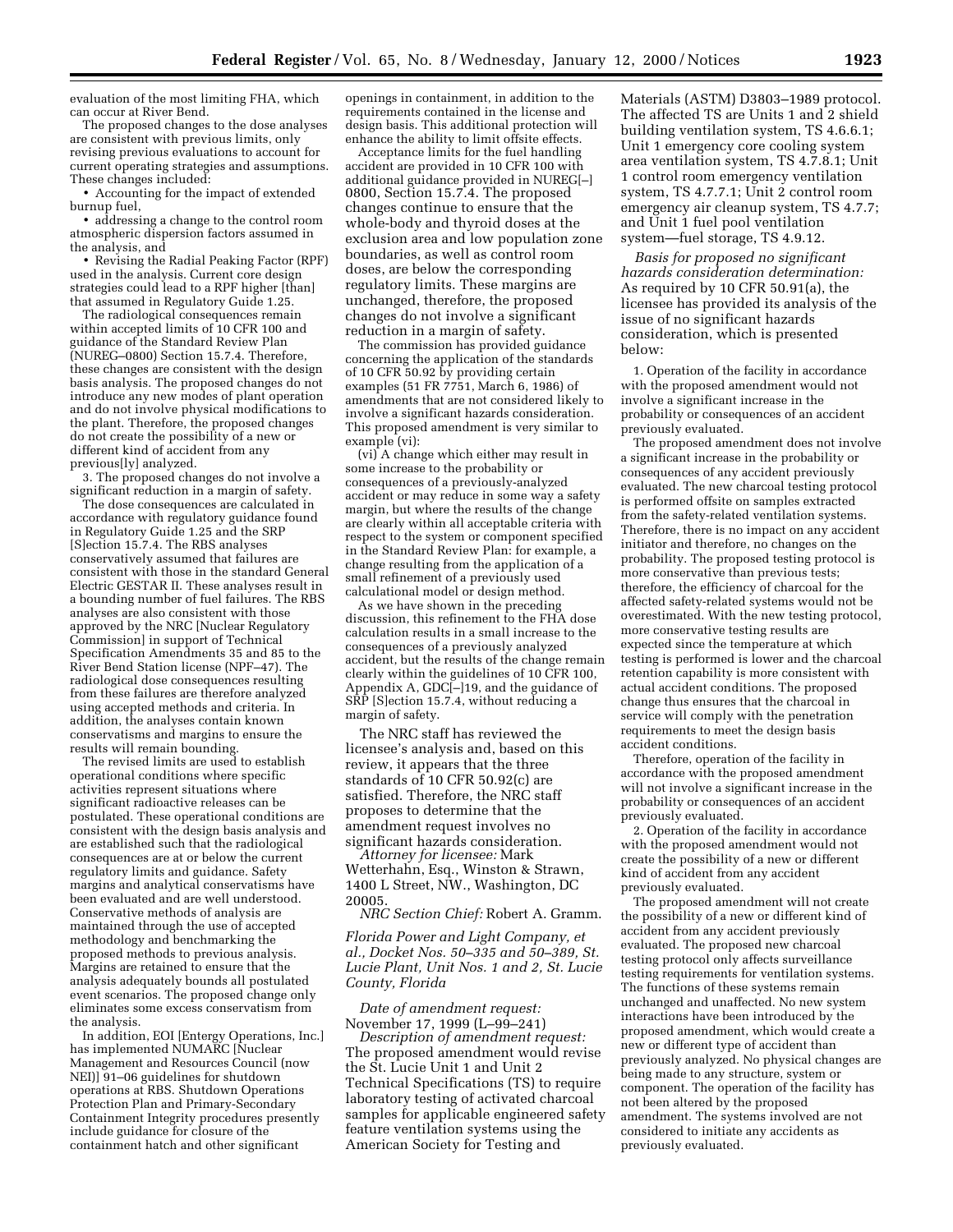The proposed amendment will not change the physical plant or the modes of operation defined in the facility license. The changes do not involve the addition of new equipment or the modification of existing equipment, nor do they alter the design of St. Lucie plant systems. Therefore, operation of the facility in accordance with the proposed amendment would not create the possibility of a new or different kind of accident from any accident previously evaluated.

3. Operation of the facility in accordance with the proposed amendment would not involve a significant reduction in a margin of safety.

The proposed amendment does not involve a reduction in the margin of safety. The margin of safety of the Technical Specifications, its bases, the Final Safety Analysis Report, the Safety Evaluation Report or in any other design document has not been affected by the proposed amendment. The change provided in this proposed amendment is related to introducing an improved testing protocol for the activated charcoal in safety related ventilation systems. The change consists of testing the charcoal with a new testing protocol and with lower test temperatures to resemble more closely accident conditions and to eliminate potential overestimation of charcoal efficiency.

Therefore, operation of the facility in accordance with the proposed amendment would not involve a significant reduction in a margin of safety.

The NRC staff has reviewed the licensee's analysis and, based on this review, it appears that the three standards of 50.92(c) are satisfied. Therefore, the NRC staff proposes to determine that the amendment request involves no significant hazards consideration.

*Attorney for licensee:* M.S. Ross, Attorney, Florida Power & Light, P.O. Box 14000, Juno Beach, Florida 33408– 0420

*NRC Section Chief:* Richard P. Correia

*GPU Nuclear, Inc., et al., Three Mile Island Nuclear Station, Unit 2 (TMI–2), Docket No. 50–320, Dauphin County, Pennsylvania*

*Date of amendment request:* November 5, 1999.

*Description of amendment request:* The proposed amendment would revise Technical Specifications (TSs) Sections 6.8.1.4, 6.5.4.6, 6.13, 6.14, and 6.8.3. Specifically, Sections 6.13, 6.14 and 6.8.3 would be revised to eliminate the requirement to notify the Nuclear Regulatory Commission (NRC) of exceeding environmental limits and changes to environmental permits such as National Pollution Discharge Elimination System (NPDES). The requirements contained in the individual environmental permits and program regulations administered by the U.S. Environment Protection Agency

(EPA), Pennsylvania Department of Environmental Protection (PADEP), and other regulatory agencies with program jurisdiction for reporting are included in plant procedures and data base tracking systems. Sections 6.8.1.4 and 6.5.4.6 are changes to the amendment that are administrative in nature and reflect a streamlining of the GPU Nuclear, Inc. management structure.

*Basis for proposed no significant hazards consideration determination:* As required by 10 CFR 50.91(a), the licensee has provided its analyses of the issue of no significant hazards consideration, which is presented below:

1. The proposed changes to the TMI–2 [Three Mile Island, Unit 2] Technical Specifications do not involve a significant increase in the probability of occurrence or consequences of an accident or malfunction of equipment important to safety previously analyzed in the safety analysis report. The changes have no impact on plant operations or the release of radioactive materials.

2. The proposed changes to the TMI–2 Technical Specifications will not create the possibility for an accident or malfunction of a different type than any previously evaluated in the safety analysis report because no plant configuration or operational changes are involved.

3. The changes will not involve a significant reduction in the margin of safety as defined in the basis for any technical specification for TMI–2 because no change to operational limits will be made.

The NRC staff has reviewed the licensee's analysis and, based on this review, it appears that the three standards of 10 CFR 50.92(c) are satisfied. Therefore, the NRC staff proposes to determine that the amendment request involves no significant hazards consideration.

*Attorney for Licensee:* Ernest L. Blake, Jr Esq., Shaw, Pittman, Potts & Trowbridge, 2300 N. Street, N.W., Washington, DC 20037.

*NRC Section Chief:* Mike Masnik.

*IES Utilities Inc., Docket No. 50–331, Duane Arnold Energy Center, Linn County, Iowa*

*Date of amendment request:* November 10, 1999.

*Description of amendment request:* The proposed amendment would revise Technical Specification (TS) 5.5.7.c, to commit to the American Society for Testing and Materials (ASTM) D3803– 1989 test protocol for the ventilation filter testing program. The proposed changes are consistent with Attachment 2, Sample Technical Specifications, in Generic Letter 99–02. Because the current TS penetration limits do not reflect a safety factor in excess of that assumed in the dose calculations of the

accident analysis, the TS change request would also revise the allowable penetration values to correspond to a safety factor of 2.

*Basis for proposed no significant hazards consideration determination:* As required by 10 CFR 50.91(a), the licensee has provided its analysis of the issue of no significant hazards consideration, which is presented below for the administrative changes:

1. The proposed amendment will not involve a significant increase in the probability or consequences of an accident previously evaluated.

The ESF [engineered safety feature] ventilation systems are not initiators of any accident previously evaluated and the change in testing protocol to ASTM D3803–1989 as requested by the NRC will be more accurate and realistic and provide greater assurance of consistency. The acceptance criteria will be more conservative than those currently used in TS 5.5.7.c.

2. The proposed amendment will not create the possibility of a new or different kind of accident from any accident previously evaluated.

No new types of accidents are being introduced because no modifications or changes in operations are being proposed for the ESF [engineered safety feature] ventilation systems. The proposed changes to TS 5.5.7.c impact acceptance criteria and test protocols only.

3. The proposed amendment will not involve a significant reduction in a margin of safety.

The margin of safety is not reduced. The proposed change in ESF ventilation testing protocol includes a safety factor of two (2) for the penetration limit in excess of that assumed in the dose calculations of the DAEC [Duane Arnold Energy Center] accident analysis.

The NRC staff has reviewed the licensee's analysis and, based on this review, it appears that the three standards of 10 CFR 50.92(c) are satisfied. Therefore, the NRC staff proposes to determine that the amendment request involves no significant hazards consideration.

*Attorney for licensee:* Al Gutterman, Morgan, Lewis & Bockius, 1800 M Street, NW., Washington, DC 20036– 5869.

*NRC Section Chief:* Claudia M. Craig.

*IES Utilities Inc., Docket No. 50–331, Duane Arnold Energy Center, Linn County, Iowa*

*Date of amendment request:* November 22, 1999.

*Description of amendment request:* The proposed amendment would adopt selected NRC-approved generic changes to the Improved Technical Specifications (ITS) NUREGs. The 16 changes come from the Technical Specification Task Force (TSTF) process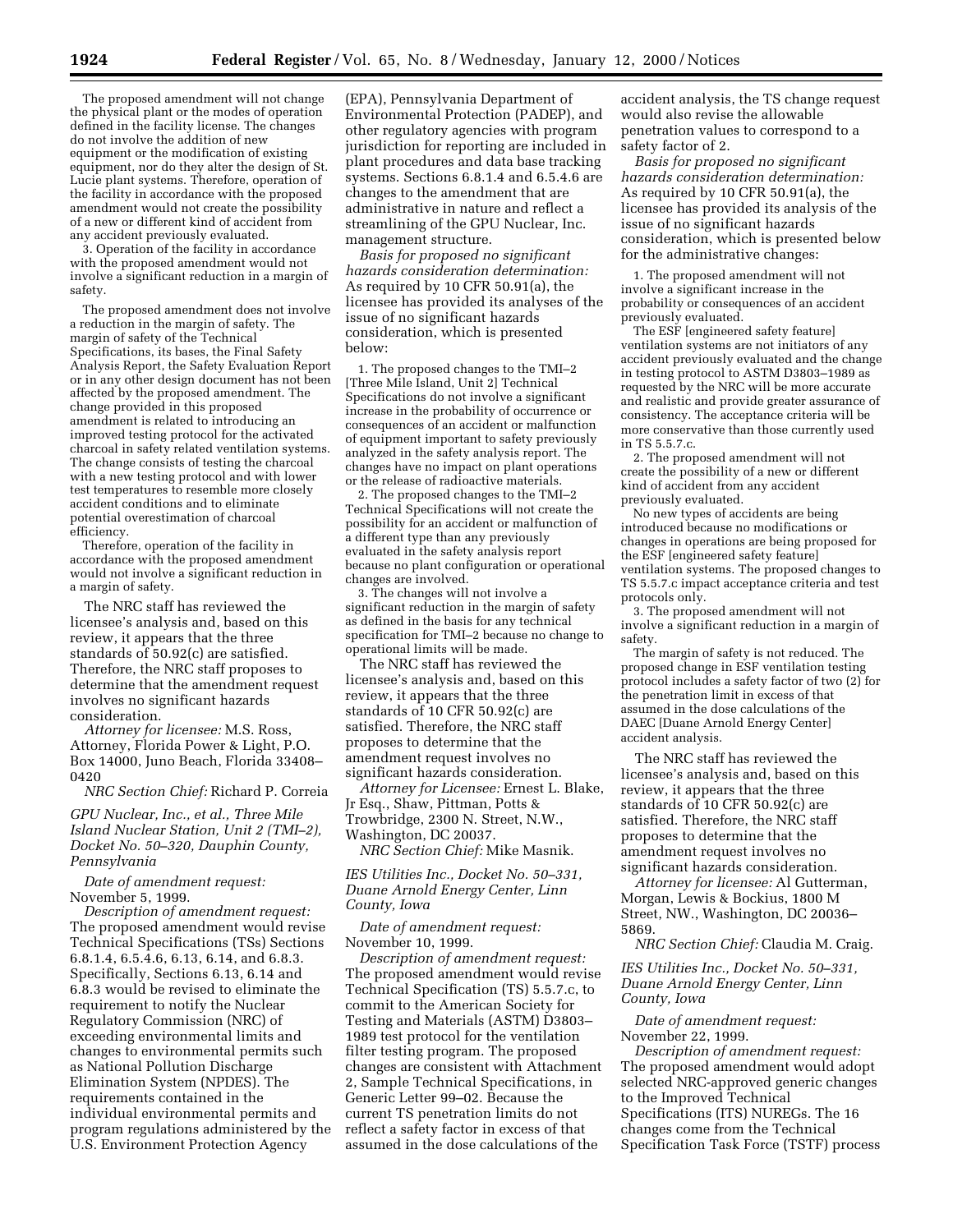developed by the industry and the NRC. Three of these changes are Bases-only changes but are included for completeness relative to the TSTF process.

*Basis for proposed no significant hazards consideration determination:* As required by 10 CFR 50.91(a), the licensee has provided its analysis of the issue of no significant hazards consideration, which is presented below for the administrative changes:

1. Does the change involve a significant increase in the probability or consequences of an accident previously evaluated?

The proposed change involves reformatting, renumbering, and rewording the existing Technical Specifications. The reformatting, renumbering, and rewording process involves no technical changes to the existing Technical Specifications. As such, this change is administrative in nature and does not affect initiators of analyzed events or assumed mitigation of accident or transient events. Therefore, this change does not involve a significant increase in the probability or consequences of an accident previously evaluated.

2. Does the change create the possibility of a new or different kind of accident from any accident previously evaluated?

The proposed change does not involve a physical alteration of the plant (no new or different type of equipment will be installed) or changes in methods governing normal plant operation. The proposed change will not impose any new or eliminate any old requirements. Thus, this change does not create the possibility of a new or different kind of accident from any accident previously evaluated.

3. Does this change involve a significant reduction in a margin of safety?

The proposed change will not reduce a margin of safety because it has no effect on any safety analyses assumptions. This change is administrative in nature. Therefore, the change does not involve a significant reduction in a margin of safety.

As required by 10 CFR 50.91(a), the licensee has provided its analysis of the issue of no significant hazards consideration, which is presented below for more restrictive changes:

1. Does the change involve a significant increase in the probability or consequences of an accident previously evaluated?

The proposed change provides more stringent requirements for operation of the facility. These more stringent requirements do not result in operation that will increase the probability of initiating an analyzed event and do not alter assumptions relative to mitigation of an accident or transient event. The more restrictive requirements continue to ensure process variables, structures, systems, and components are maintained consistent with the safety analyses and licensing basis. Therefore, this change does not involve a significant increase in the probability or consequences of an accident previously evaluated.

2. Does the change create the possibility of a new or different kind of accident from any accident previously evaluated?

The proposed change does not involve a physical alteration of the plant (no new or different type of equipment will be installed) or changes in methods governing normal plant operation. The proposed change does impose different requirements. However, these changes are consistent with the assumptions in the safety analyses and licensing basis. Thus, this change does not create the possibility of a new or different kind of accident from any accident previously evaluated.

3. Does this change involve a significant reduction in a margin of safety?

The imposition of more restrictive requirements either has no effect on or increases the margin of plant safety. As provided in the justification, each change in this category is, by definition, providing additional restrictions to enhance plant safety. The change maintains requirements within the safety analyses and licensing basis. Therefore, the change does not involve a significant reduction in a margin of safety.

As required by 10 CFR 50.91(a), the licensee has provided its analysis of the issue of no significant hazards consideration, which is presented below for less restrictive changes—removed detail:

1. Does the change involve a significant increase in the probability or consequences of an accident previously evaluated?

The proposed change relocates certain details from the Technical Specifications to other documents under regulatory control. The Bases, UFSAR [updated final safety analysis report], and Technical Requirements Manual will be maintained in accordance with 10 CFR 50.59. In addition to 10 CFR 50.59 provisions, the Technical Specification Bases are subject to the change control provisions in the Administrative Controls Chapter of the Technical Specification. The UFSAR is subject to the change control provisions of 10 CFR 50.71(e). Other documents are subject to controls imposed by Technical Specifications or regulations. Since any changes to these documents will be evaluated, no significant increase in the probability or consequences of an accident previously evaluated will be allowed. Therefore, this change does not involve a significant increase in the probability or consequences of an accident previously evaluated.

2. Does the change create the possibility of a new or different kind of accident from any accident previously evaluated?

The proposed change does not involve a physical alteration of the plant (no new or different type of equipment will be installed) or a change in the methods governing normal plant operation. The proposed change will not impose or eliminate any requirements and adequate control of the information will be maintained. Thus, this change does not create the possibility of a new or different kind of accident from any accident previously evaluated.

3. Does this change involve a significant reduction in a margin of safety?

The proposed change will not reduce a margin of safety because it has no effect on any safety analyses assumptions. In addition, the details to be moved from the Technical Specifications to other documents are the same as the existing Technical Specifications. Since any future changes to these details will be evaluated, no significant reduction in a margin of safety will be allowed. A significant reduction in the margin of safety is not associated with the elimination of the 10 CFR 50.92 requirement for NRC review and approval of future changes to the relocated details. The proposed change is consistent with the BWR [Boiling Water Reactor]/4 Standard Technical Specifications, NUREG–1433, issued by the NRC Staff, revising the Technical Specifications to reflect the approved level of detail, which indicates that there is no significant reduction in the margin of safety.

As required by 10 CFR 50.91(a), the licensee has provided its analysis of the issue of no significant hazards consideration, which is presented below for less restrictive changes—category 3, relaxation of completion time:

1. Does the change involve a significant increase in the probability or consequences of an accident previously evaluated?

The proposed change relaxes the Completion Time for a Required Action. Required Actions and their associated Completion Times are not initiating conditions for any accident previously evaluated and the accident analyses do not assume that required equipment is out of service prior to the analyzed event. Consequently, the relaxed Completion Time does not significantly increase the probability of any accident previously evaluated. The consequences of an analyzed accident during the relaxed Completion Time are the same as the consequences during the existing Completion Time. As a result, the consequences of any accident previously evaluated are not significantly increased. Therefore, this change does not involve a significant increase in the probability or consequences of an accident previously evaluated.

2. Does the change create the possibility of a new or different kind of accident from any accident previously evaluated?

The proposed change does not involve a physical alteration of the plant (no new or different type of equipment will be installed) or a change in the methods governing normal plant operation. The Required Actions and associated Completion Times have been evaluated to ensure that no new accident initiators are introduced. Thus, this change does not create the possibility of a new or different kind of accident from any accident previously evaluated.

3. Does this change involve a significant reduction in a margin of safety?

The relaxed Completion Time for a Required Action does not involve a significant reduction in the margin of safety. As provided in the justification, the change has been evaluated to ensure that the allowed Completion Time is consistent with the safe operation under the specified Condition, considering the operability status of the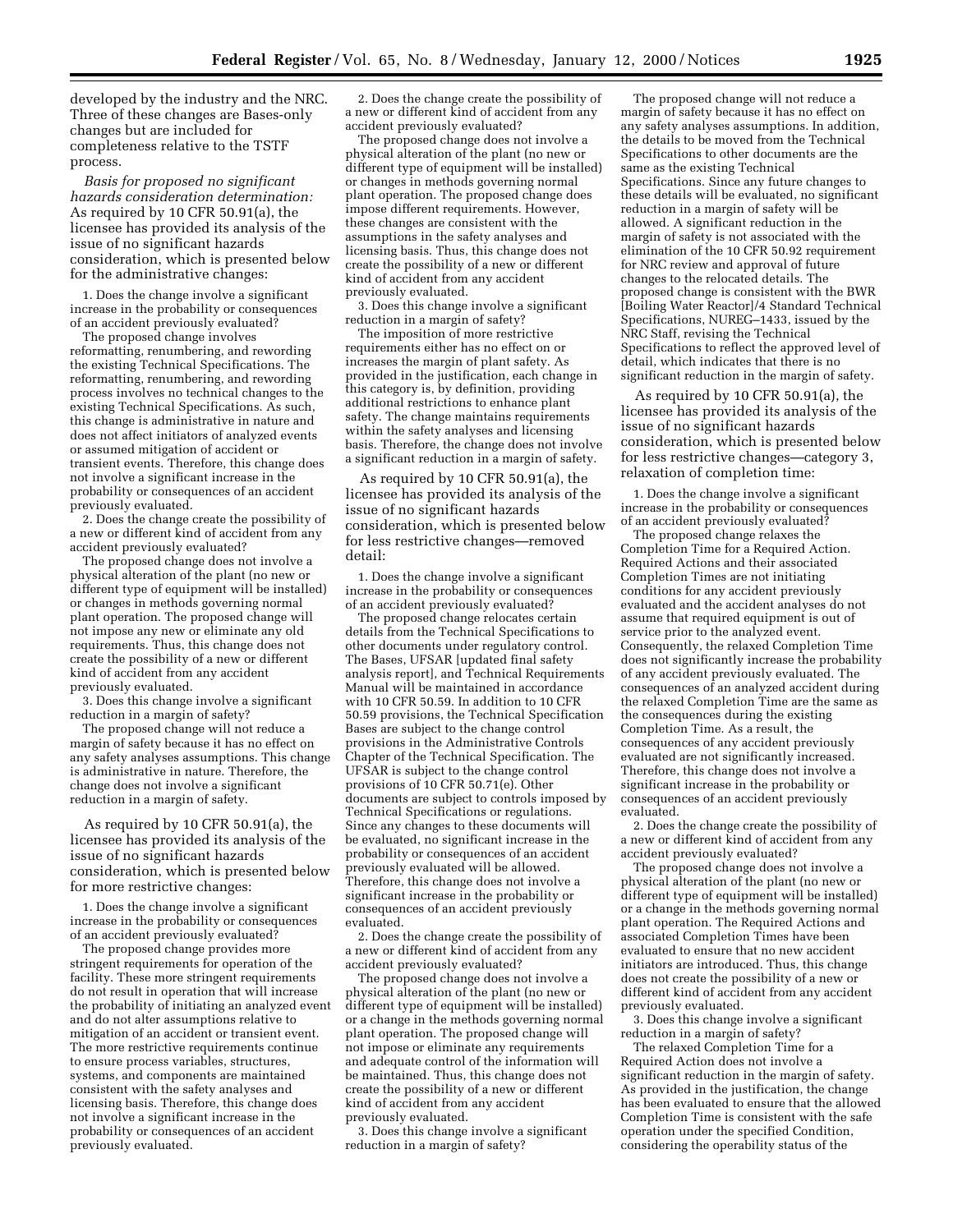redundant systems of required features, the capacity and capability of remaining features, a reasonable time for repairs or replacement of required features, and the low probability of a DBA [design basis accident] occurring during the repair period. Therefore, this change does not involve a significant reduction in a margin of safety.

As required by 10 CFR 50.91(a), the licensee has provided its analysis of the issue of no significant hazards consideration, which is presented below for less restrictive changes—category 4, relaxation of required action.

1. Does the change involve a significant increase in the probability or consequences of an accident previously evaluated?

The proposed change relaxes Required Actions. Required Actions and their associated Completion Times are not initiating conditions for any accident previously evaluated and the accident analyses do not assume that required equipment is out of service prior to the analyzed event. Consequently, the relaxed Required Actions do not significantly increase the probability of any accident previously evaluated. The Required Actions in the change have been developed to provide assurance that appropriate remedial actions are taken in response to the degraded condition, considering the operability status of the redundant systems of required features, and the capacity and capability of remaining features while minimizing the risk associated with continued operation. As a result, the consequences of any accident previously evaluated are not significantly increased. Therefore, this change does not involve a significant increase in the probability or consequences of an accident previously evaluated.

2. Does the change create the possibility of a new or different kind of accident from any accident previously evaluated?

The proposed change does not involve a physical alteration of the plant (no new or different type of equipment will be installed) or a change in the methods governing normal plant operation. The Required Actions and associated Completion Times in the change have been evaluated to ensure that no new accident initiators are introduced. Thus, this change does not create the possibility of a new or different kind of accident from any accident previously evaluated.

3. Does this change involve a significant reduction in a margin of safety?

The relaxed Required Actions do not involve a significant reduction in the margin of safety. As provided in the justification, the change has been evaluated to minimize the risk of continued operation under the specified Condition, considering the operability status of the redundant systems of required features, the capacity and capability of remaining features, a reasonable time for repairs or replacement of required features, and the low probability of a DBA [design basis accident] occurring during the repair period. Therefore, this change does not involve a significant reduction in a margin of safety.

As required by 10 CFR 50.91(a), the licensee has provided its analysis of the

issue of no significant hazards consideration, which is presented below for less restrictive changes—category 6, relaxation of surveillance requirement acceptance criteria:

1. Does the change involve a significant increase in the probability or consequences of an accident previously evaluated?

The proposed change relaxes the acceptance criteria of Surveillance Requirements. Surveillances are not initiators to any accident previously evaluated. Consequently, the probability of an accident previously evaluated is not significantly increased. The equipment being tested is still required to be Operable and capable of performing the accident mitigation functions assumed in the accident analysis. As a result, the consequences of any accident previously evaluated are not significantly affected. Therefore, this change does not involve a significant increase in the probability or consequences of an accident previously evaluated.

2. Does the change create the possibility of a new or different kind of accident from any accident previously evaluated?

The proposed change does not involve a physical alteration of the plant (no new or different type of equipment will be installed) or a change in the methods governing normal plant operation. Thus, this change does not create the possibility of a new or different kind of accident from any accident previously evaluated.

3. Does this change involve a significant reduction in a margin of safety?

The relaxed acceptance criteria for Surveillance Requirements do not result in a significant reduction in the margin of safety. As provided in the justification, the relaxed Surveillance Requirement acceptance criteria have been evaluated to ensure that they are sufficient to verify that the equipment used to meet the LCO [limiting condition for operation] can perform its required functions. Thus, appropriate equipment continues to be tested in a manner that gives confidence that the equipment can perform its assumed safety function. Therefore, this change does not involve a significant reduction in a margin of safety.

The NRC staff has reviewed the licensee's analysis and, based on this review, it appears that the three standards of 10 CFR 50.92(c) are satisfied. Therefore, the NRC staff proposes to determine that the amendment request involves no significant hazards consideration.

*Attorney for licensee:* Al Gutterman, Morgan, Lewis & Bockius, 1800 M Street, NW., Washington, DC 20036– 5869.

# *NRC Section Chief:* Claudia M. Craig.

*Pacific Gas and Electric Company, Docket Nos. 50–275 and 50–323, Diablo Canyon Nuclear Power Plant, Unit Nos. 1 and 2, San Luis Obispo County, California*

*Date of amendment requests:* September 3, 1998, as supplemented by

letters dated January 22, February 5, March 17, and November 24, 1999. The September 3, 1998, amendment application was previously noticed in the **Federal Register** on December 16, 1998 (63 FR 69345).

*Description of amendment requests:* The amendment would revise Section 5.6.6, ''Reactor Coolant System (RCS) PRESSURE AND TEMPERATURE LIMITS REPORT (PTLR),'' of the improved Technical Specifications (TSs), that were issued in Amendment Nos. 135 and 135 on May 28, 1999. The amendment would add the phrase ''and LTOP'' (low-temperature overpressure protection) to the first sentence of item 5.6.6.b that identifies the limits that can be determined by the licensee in the PTLR, and (2) replace the current list of documents listed in item 5.6.6.b by the NRC letter that would approve this amendment and Westinghouse WCAP– 14040–NP–A, ''Methodology Used to Develop Cold Overpressure Mitigation System Setpoints and RCS Heatup and Cooldown Limit Curves,'' dated January 1996. WCAP–14040–NP–A is the NRCapproved topical report which provides a methodology for developing the LTOP setpoints and RCS heatup and cooldown limit curves for Westinghouse plants, such as Diablo Canyon Nuclear Power Plant, Units 1 and 2.

*Basis for proposed no significant hazards consideration determination:* As required by 10 CFR 50.91(a), the licensee has provided its analysis of the issue of no significant hazards consideration, which is presented below:

1. The proposed change does not involve a significant increase in the probability or consequences of an accident previously evaluated.

The proposed changes to Figures 3.4–2 and 3.4–3 of Technical Specification (TS) 3.4.9.1 and the associated Bases adjust the reactor coolant system (RCS) heatup and cooldown pressure/temperature (P/T) limits to permit operation through 16 effective full power years (EFPY). The 16 EFPY P/T limits are more restrictive than the current limits; this accounts for an expected incremental increase in reactor vessel embrittlement, and assures the reactors will continue to be operated within acceptable stresses and at temperatures for which the reactor vessel metal exhibits ductile properties. The P/T limits developed for 16 EFPY were determined in accordance with 10 CFR 50, Appendix G, and maintain the same margins of safety as the current limits. The proposed changes will not impact the probability of overpressurization or brittle fracture of the vessel, and therefore will not impact the consequences of an accident.

The present low temperature overpressure protection (LTOP) pressure and enable temperature setpoints were reviewed and found to be acceptable and conservative for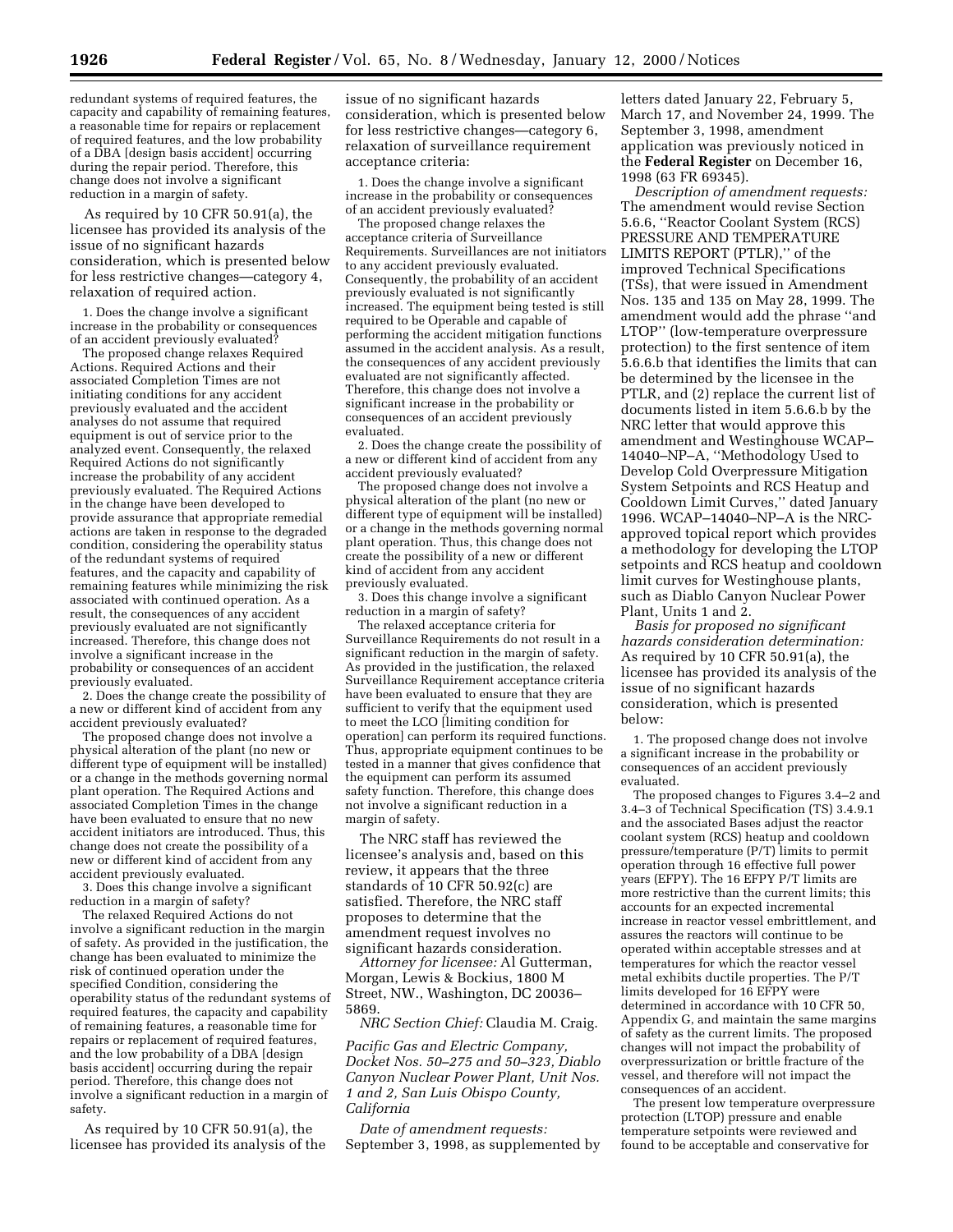use through 16 EFPY, based on use of ASME [American Society of Mechanical Engineers] Code Case N–514, which provides acceptable margins to the prevention of vessel overpressurization and brittle fracture. Therefore, there is no change to the consequences of accidents previously analyzed. Since no changes are proposed in the actual LTOP setpoints, nor any physical alteration of the LTOP system, nor a change to the method by which the LTOP system performs its function, there would be no change to the probability of an accident previously evaluated. The proposed change to the Bases incorporates use of ASME Code Case N–514, which will benefit DCPP [Diablo Canyon Power Plant] by not resulting in a reduced RCS P/T window and reduced power-operated relief valve (PORV) pressure setpoint for LTOP. This maintains the current level of operator flexibility during heatup and cooldown, and prevents an increase in the probability of an accident associated with an inadvertent PORV actuation.

Therefore, the proposed changes do not involve a significant increase in the probability or consequences of an accident previously evaluated.

2. The proposed change does not create the possibility of a new or different kind of accident from any accident previously evaluated.

The proposed changes to TS 3.4.9.1, ''Reactor Coolant System—Pressure/ Temperature Limits,'' do not involve any physical alteration to any plant system or change the method by which any safetyrelated system performs its function. The changes to TS 3.4.9.1 account for the effects of an incremental increase in reactor vessel embrittlement and are requested in order to restrict future reactor operation to within acceptable stress levels and temperature regimes in accordance with 10 CFR 50, Appendix G, requirements. These changes are needed to maintain the current P/T limit margins of safety as defined by 10 CFR 50, Appendix G, and ASME XI, Appendix G, for operation through 16 EFPY. The possibility of a new kind of accident such as catastrophic failure of the reactor vessel is prevented by maintaining acceptable margins of safety.

The present LTOP pressure setpoint was reviewed and found to be acceptable and conservative for the extension of the P/T curves to 16 EFPY.

Additionally, the proposed changes will not affect the ability of the LTOP system to provide pressure relief at low temperatures, thereby maintaining the LTOP design basis.

Therefore, the proposed changes do not create the possibility of a new or different kind of accident from any accident previously evaluated.

3. The proposed change does not involve a significant reduction in a margin of safety.

The proposed changes to TS 3.4.9.1 adjust the RCS heatup and cooldown P/T limits to permit operation through 16 EFPY. The P/T limits have been determined in accordance with 10 CFR 50, Appendix G, and include the safety margins with regard to brittle fracture required by the ASME Section XI, Appendix G, which maintain the same margins of safety as the current limits.

The LTOP setpoints were reevaluated using the requirements of ASME Code Case N–514. This code case was developed to provide the necessary margins of safety for the prevention of reactor vessel overpressurization and brittle fracture. The LTOP evaluation results conclude the current LTOP setpoints are conservative for operation through 16 EFPY. In addition, avoiding an unnecessary reduction in the LTOP, the PORV pressure setpoint prevents an increase in the likelihood of an inadvertent PORV actuation

Therefore, the proposed changes do not involve a significant reduction in a margin of safety.

The NRC staff has reviewed the licensee's analysis and, based on this review, it appears that the three standards of 50.92(c) are satisfied. Therefore, the NRC staff proposes to determine that the amendment requests involve no significant hazards consideration.

*Attorney for licensee:* Christopher J. Warner, Esq., Pacific Gas and Electric Company, P.O. Box 7442, San Francisco, California 94120.

*NRC Section Chief:* Stephen Dembek.

*Pacific Gas and Electric Company, Docket No. 50–133, Humboldt Bay Power Plant, Unit 3, Humboldt County, California*

*Date of amendment request:* December 1, 1999.

*Description of amendment request:* The proposed amendment would revise the Humboldt Bay Power Plant (HBPP) Unit 3 Technical Specifications (TS) related to fire protection, administrative controls, and quality assurance audits. The fire protection requirements would be relocated verbatim from the TS to the HBPP Defueled Safety Analysis Report (DSAR). The administrative controls requirements would be revised to (1) refer to the DSAR for a description of the plant organization, (2) modify information pertaining to plant staff titles and qualifications to reflect the current organization, and (3) replace a reference to the Final Hazards Summary Report with a reference to the DSAR. Quality assurance audit requirements would be relocated from the TS to the Quality Assurance Plan.

*Basis for proposed no significant hazards consideration determination:* As required by 10 CFR 50.91(a), the licensee has provided its analyses of the issue of no significant hazards consideration, which are presented below:

For the proposed changes to the fire protection requirement, the licensee's analysis states:

1. The proposed change does not involve a significant increase in the probability or

consequences of an accident previously evaluated.

The FPP [Fire Protection Program] and FPS [Fire Protection System] are not being changed. Operability requirements and procedural controls of the FPP and FPS are not being changed. The proposed changes involve only where the FPP and FPS description is located and how changes can be made. Consequently, the changes will not affect the probability or consequences of an accident occurring.

Future changes to the FPP and FPS as described in the Defueled Safety Analysis Report would be made in accordance with 10 CFR 50.59. This ensures that adequate controls will remain in place so that the public health and safety will be protected.

Therefore, the proposed changes do not involve a significant increase in the probability or consequences of an accident previously evaluated.

2. The proposed change does not create the possibility of a new or different kind of accident from any accident previously evaluated.

The FPP and FPS are not being changed. Operability requirements and procedural controls of the FPP and FPS are not being changed. The proposed changes involve only where the FPP and FPS description is located and how changes can be made. Consequently, the changes will not affect the probability or consequences of an accident occurring.

Therefore, the proposed changes do not create the possibility of a new or different kind of accident from any accident previously evaluated.

3. The proposed change does not involve a significant reduction in a margin of safety.

The FPP and FPS are not being changed. Operability requirements and procedural controls of the FPP and FPS are not being changed. The proposed changes involve only where the FPP and FPS description is located and how changes can be made. Consequently, the changes will not affect the probability or consequences of an accident occurring.

Therefore, the proposed changes do not involve a significant reduction in a margin of safety.

For the proposed changes to the administrative controls requirements, the licensee's analysis states:

1. The proposed change does not involve a significant increase in the probability or consequences of an accident previously evaluated.

The organization title and responsibility changes update the Technical Specification (TS) to reflect the current organization and have no impact on the function or operability of plant systems, structures, or components, or the ability of the plant to safely maintain SAFSTOR status. Consequently, the changes will not affect the probability or consequences of an accident occurring.

Therefore, the proposed changes do not involve a significant increase in the probability or consequences of an accident previously evaluated.

2. The proposed change does not create the possibility of a new or different kind of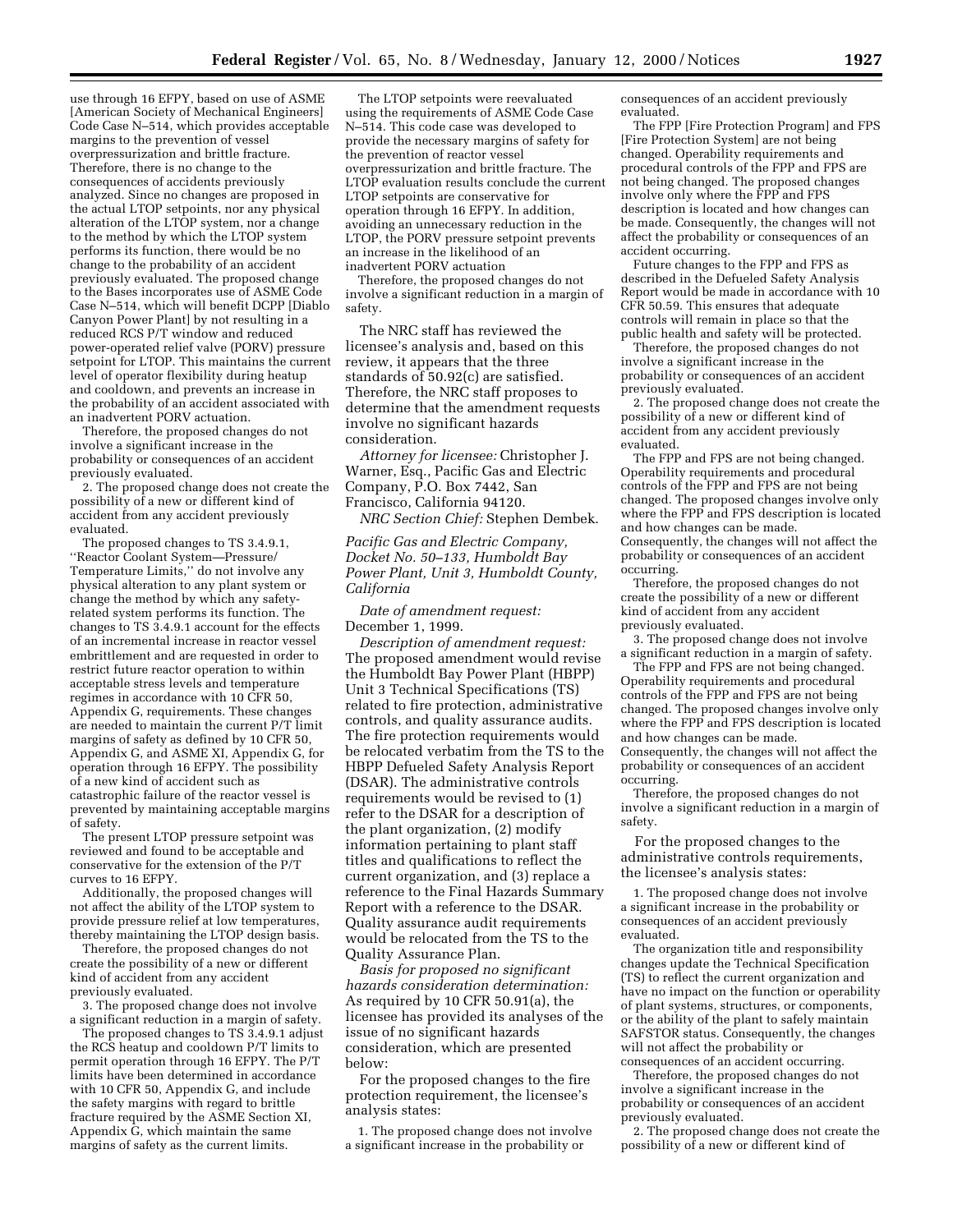accident from any accident previously evaluated.

The organization title and responsibility changes update the TS to reflect the current organization and have no impact on the function or operability of plant systems, structures, or components, or the ability of the plant to safely maintain SAFSTOR status. Consequently, the changes will not affect the probability or consequences of an accident occurring.

Therefore, the proposed changes do not create the possibility of a new or different kind of accident from any accident previously evaluated.

3. The proposed change does not involve a significant reduction in a margin of safety.

The organization title and responsibility changes update the TS to reflect the current organization and have no impact on the function or operability of plant systems, structures, or components, or the ability of the plant to safely maintain SAFSTOR status. Consequently, the changes will not affect the probability or consequences of an accident occurring.

Therefore, the proposed changes do not involve a significant reduction in a margin of safety.

For the proposed changes to the quality assurance audit requirements, the licensee's analysis states:

1. The proposed change does not involve a significant increase in the probability or consequences of an accident previously evaluated.

The proposed changes simplify the Technical Specifications (TS), meet regulatory requirements for relocated TS, and implement: (1) The recommendations of NRC's letter dated October 25, 1993, from William T. Russell to the chairpersons of the industry owners groups; (2) the Commission's Final Policy Statement on TS Improvements; and (3) the current revision of 10 CFR 50.36. Future changes to these requirements will be controlled by 10 CFR 50.54. This ensures that adequate controls will remain in place so that the public health and safety will be protected. The proposed changes are administrative in nature and do not involve any modifications to any plant equipment or affect plant operation.

Therefore, the proposed changes do not involve a significant increase in the probability or consequences of an accident previously evaluated.

2. The proposed change does not create the possibility of a new or different kind of accident from any accident previously evaluated.

The proposed changes are administrative in nature, do not involve any physical alterations to any plant equipment, and cause no change in the method by which any safety-related system performs its function.

Therefore, the proposed changes do not create the possibility of a new or different kind of accident from any accident previously evaluated.

3. The proposed change does not involve a significant reduction in a margin of safety.

The proposed changes do not alter implementation of the basic regulatory requirements and do not affect any safety

analyses. Therefore, the proposed changes do not involve a significant reduction in a margin of safety.

The NRC staff has reviewed the licensee's analysis and, based on this review, it appears that the three standards of 10 CFR 50.92(c) are satisfied. Therefore, the NRC staff proposes to determine that the amendment requests involve no significant hazards consideration.

*Attorney for licensee:* Christopher J. Warner, Esquire, Pacific Gas and Electric Company, P.O. Box 7442, San Francisco, California 94120. *NRC Section Chief:* Michael Masnik.

*Tennessee Valley Authority, Docket Nos. 50–327 and 50–328, Sequoyah Nuclear Plant, Units 1 and 2, Hamilton County, Tennessee*

*Date of application for amendments:* October 12, 1999 (TS 99–15).

*Brief description of amendments:* The proposed amendments would change the Sequoyah (SQN) Operating Licenses DPR–77 (Unit 1) and DPR–79 (Unit 2) by revising the Technical Specification (TS) to provide for unisolation of containment penetrations under administrative controls. This revision will add a footnote to Specification 3.9.4.c indicating this allowance and the necessary Bases addition for this section to clarify the use of this allowance.

*Basis for proposed no significant hazards consideration determination:* As required by 10 CFR 50.91(a), the licensee has provided its analysis of the issue of no significant hazards consideration, which is presented below:

A. The proposed amendment does not involve a significant increase in the probability or consequences of an accident previously evaluated.

The proposed revision will allow the opening of specific containment penetrations during the movement of irradiated fuel or core alterations provided administrative controls are implemented. These controls will establish the proper awareness of the unisolated penetration condition, designate individuals to isolate the penetration in the event of an FHA [fuel handling accident], and [to] ensure the auxiliary building gas treatment system (ABGTS) is available. The status of containment penetrations does not impact the generation of an accident nor does the ability to unisolate penetrations affect this potential. The proposed revision does not alter any plant equipment or operating practices other than penetration isolation such that the probability of an accident is increased.

The administrative controls provide adequate requirements to provide timely identification and closure of penetrations opened under this allowance should a fuel handling event occur. Designated individuals ensure that adequate resources are available

to isolate the penetration such that the offsite dose consequences are not significantly impacted. The lack of motive force in containment during fuel movement to expel the radioactive material allows a more flexible isolation interval. The exception for the containment ventilation isolation valves is based on being exposed to a motive force and the flow paths outside the auxiliary building secondary containment enclosure (ABSCE) is based on being exposed to an unfiltered atmosphere. Timely isolation of the specified flow paths is required to ensure that the unlikely transmission of radioactive material does not occur. Interactions that may occur during the period of time before isolation will be controlled by operation of the ABGTS and will not significantly increase the consequences of an accident as previously evaluated. Completion of penetration isolation and operation of the ABGTS, as required by the administrative controls, will maintain the offsite dose consequences well within the 10 CFR 100 limits.

B. The proposed amendment does not create the possibility of a new or different kind of accident from any accident previously evaluated.

The proposed allowance to open penetrations in Mode 6 will not alter plant functions or equipment operating practices other than penetration isolation. Containment penetration status is not considered to be the source of an accident. Therefore, since the plant functions and equipment are not altered and the isolation status of containment penetrations do not contribute to the initiation of postulated accidents, the proposed revision will not create a new or different kind of accident.

C. The proposed amendment does not involve a significant reduction in a margin of safety.

The isolation requirements for containment penetrations ensure that the release of radioactivity is minimized to maintain the 10 CFR 100 limits for offsite dose consequences in the event of an FHA. The proposed change to allow penetrations to be unisolated does not significantly affect the expected dose consequence because of the absence of containment pressurization potential during fuel movement or core alterations. The most significant offsite dose contributor to the fuel handling event is the containment purge system that generates a motive force for the radioactive material. This flow path is excluded from the proposed allowance because of this motive force potential along with flow paths outside the ABSCE. Without this motive force, as is the case with other penetrations during fuel movement or core alterations, the potential for additional offsite dose consequence is unlikely. As an additional measure, this allowance applies to flow paths that can be filtered by the ABGTS. Therefore, the margin of safety provided by the containment building penetration requirements is not significantly impacted by the proposed allowance to open penetrations under administrative controls. With the timely provision to identify and isolate affected penetrations and the provision for ABGTS operability, the margin of safety is maintained without a significant reduction.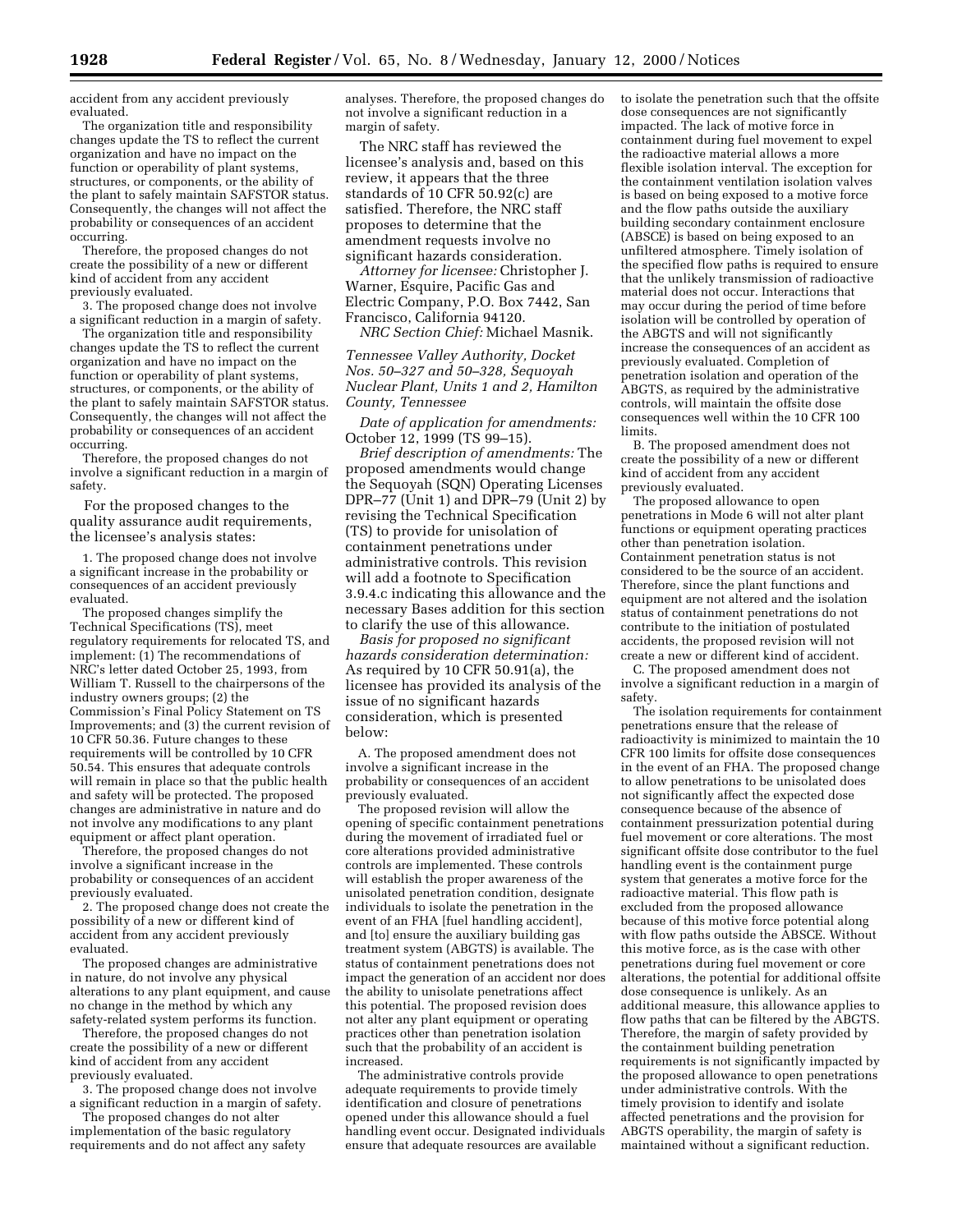The NRC has reviewed the licensee's analysis and, based on this review, it appears that the three standards of 10 CFR 50.92(c) are satisfied. Therefore, the NRC staff proposes to determine that the amendment request involves no significant hazards consideration.

*Attorney for licensee:* General Counsel, Tennessee Valley Authority, 400 West Summit Hill Drive, ET 10H, Knoxville, Tennessee 37902.

*NRC Section Chief*: Richard P. Correia.

### *Tennessee Valley Authority, Docket Nos. 50–327 and 50–328, Sequoyah Nuclear Plant, Units 1 and 2, Hamilton County, Tennessee*

*Date of application for amendments:* November 24, 1999 (TS 99–16).

*Brief description of amendments:* The proposed amendments would change the Sequoyah (SQN) Operating Licenses DPR–77 (Unit 1) and DPR–79 (Unit 2) by updating the Technical Specification (TS) surveillance requirements for penetration efficiency tests of charcoal adsorbers to comply with American Society for Testing and Materials (ASTM) test standard ASTM D3803– 1989 as directed by NRC Generic Letter (GL) 99–02.

*Basis for proposed no significant hazards consideration determination:* As required by 10 CFR 50.91(a), the licensee has provided its analysis of the issue of no significant hazards consideration, which is presented below:

A. The proposed amendment does not involve a significant increase in the probability or consequences of an accident previously evaluated.

The proposed revision will require laboratory tests of safety-related charcoal filter adsorbers to tighter specifications. NRC research indicates that the new test protocols yield more accurate measures of filter efficiency and better reproducibility of test results. No physical change is made to the filter by these expanded timeframes of testing and tighter controls; therefore, no change to the filter behavior is expected. Current methods for selecting and obtaining charcoal samples for testing will be retained without change. The proposed revision does not alter any plant equipment or operating practices other than filter tests that are conducted away from the plant site, and as such the probability of an accident is not increased.

Laboratory test acceptance criteria contain a safety factor to ensure that the efficiency assumed in the accident analysis is still valid at the end of the operating cycle. Because ASTM D3803–1989 is a more accurate and demanding test than older tests, upgrading TSs to the ASTM D3803–1989 protocol allows use of a safety factor of 2 for determining the acceptance criteria for charcoal filter efficiency. This safety factor can be used for systems with or without humidity control because the lack of

humidity control is already accounted for in the test conditions.

Applying the ASTM D3803–1989 test methodology and using the new safety factor is expected to yield a net improvement in safety. The ASTM D3803–1989 test protocol is expected to improve the identification of degraded charcoal filters and lead to their timely replacement without any adverse effects on filter performance. Therefore, the change in testing does not significantly increase the consequences of an accident.

B. The proposed amendment does not create the possibility of a new or different kind of accident from any accident previously evaluated.

The proposed change in laboratory tests performed on charcoal filters will not alter plant functions or equipment operating practices other than possibly resulting in more frequent replacement of charcoal filters. As stated previously, current methods for selecting and obtaining charcoal samples for testing will be retained without change. The ASTM D3803–1989 test methodology is not expected to alter the filters; therefore, it will not adversely alter the resulting filter performance. Since the plant functions and equipment are not altered, the proposed revision will not create a new or different kind of accident.

C. The proposed amendment does not involve a significant reduction in a margin of safety.

Analyses of design-basis accidents assume a particular ESF [Engineered Safety Feature] charcoal filter adsorption efficiency when calculating offsite and control room operator doses. Charcoal filter samples are tested to determine whether the filter adsorber efficiency is greater than that assumed in the design-basis accident analysis. The laboratory test acceptance criteria contains a safety factor to ensure that the efficiency assumed in the accident analysis is still valid at the end of the operating cycle. Because ASTM D3803–1989 is a more accurate and demanding test than older tests, NRC indicated in GL 99–02 that licensees upgrading their TS to this new protocol will be able to use a safety factor as low as 2 for determining the acceptance criteria for charcoal filter efficiency. This safety factor can be used for systems with or without humidity control because the lack of humidity control is already accounted for in the test conditions. As stated in the GL, the new test protocol and associated safety factors have been reviewed and found to not significantly decrease the margin of safety.

The NRC has reviewed the licensee's analysis and, based on this review, it appears that the three standards of 10 CFR 50.92(c) are satisfied. Therefore, the NRC staff proposes to determine that the amendment request involves no significant hazards consideration.

Attorney for licensee: General Counsel, Tennessee Valley Authority, 400 West Summit Hill Drive, ET 10H, Knoxville, Tennessee 37902.

*NRC Section Chief*: Richard P. Correia.

### **Previously Published Notices of Consideration of Issuance of Amendments to Facility Operating Licenses, Proposed No Significant Hazards Consideration Determination, and Opportunity for a Hearing**

The following notices were previously published as separate individual notices. The notice content was the same as above. They were published as individual notices either because time did not allow the Commission to wait for this biweekly notice or because the action involved exigent circumstances. They are repeated here because the biweekly notice lists all amendments issued or proposed to be issued involving no significant hazards consideration.

For details, see the individual notice in the **Federal Register** on the day and page cited. This notice does not extend the notice period of the original notice.

*Entergy Operations, Inc., Docket No. 50– 313, Arkansas Nuclear One, Unit No. 1, Pope County, Arkansas*

*Date of amendment request*: December 16, 1999.

*Brief description of amendment*: The proposed change would amend Technical Specification 4.18.5.b to allow tube 110/60 to remain in service through the current operating cycle (cycle 16) with two axial indications that have potential through-wall depths greater than the plugging limit. The axial indications are located in the roll transition region and are contained within the upper tubesheet.

*Date of publication of individual notice in* **Federal Register**: December 29, 1999 (64 FR 73080).

*Expiration date of individual notice:* Comments on no significant hazards considerations by January 12, 2000; requests for hearing by January 28, 2000. Clarification: The December 29, 1999, notice indicated that requests for a hearing with respect to issuance of this amendment must be filed by January 12, 2000. The correct deadline for this action is January 28, 2000.

*Attorney for licensee*: Nicholas S. Reynolds, Esquire, Winston and Strawn, 1400 L Street, NW., Washington, DC 20005–3502.

*Entergy Gulf States, Inc., and Entergy Operations, Inc., Docket No. 50–458, River Bend Station, Unit 1, West Feliciana Parish, Louisiana*

*Date of amendment request*: December 16, 1999.

*Description of amendment request*: The proposed changes would revise the River Bend Station (RBS) Technical Requirements Manual, Section TR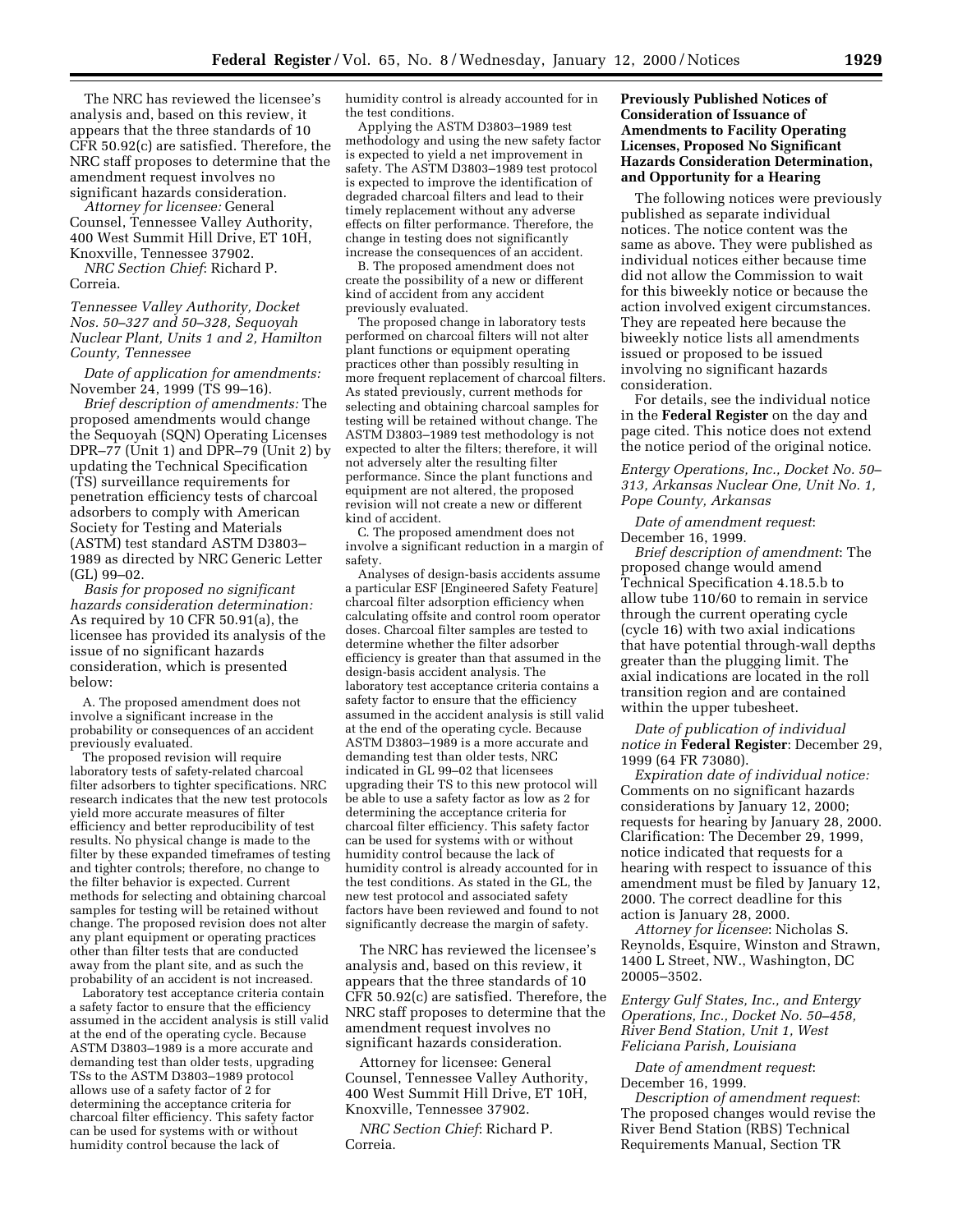3.9.14, and add an exception to the current prohibition for travel of loads in excess of 1200 pounds over fuel assemblies in the spent fuel storage pool. The exception would allow the licensee to move the spent fuel pool (SFP) watertight gates, which separate the SFP from the cask and lower transfer pools, to perform maintenance and repairs on the gates and watertight seals. Related sections of the RBS Updated Safety Analysis Report would also be revised to be consistent with the exception. The licensee determined that movement of the gate, with its associated rigging, over spent fuel would involve an unreviewed safety question in accordance with Title 10 of the Code of Federal Regulations, Section 50.59.

*Date of publication of individual notice in* **Federal Register**: December 21, 1999 (64 FR 71511).

*Expiration date of individual notice*: January 20, 2000. Correction: The December 21, 1999, notice indicated that requests for a hearing with respect to issuance of this amendment must be filed by January 28, 2000. The correct deadline for this action is January 20, 2000.

*Attorney for licensee*: Mark Wetterhahn, Esq., Winston & Strawn, 1400 L Street, NW., Washington, DC 20005.

### **Notice of Issuance of Amendments to Facility Operating Licenses**

During the period since publication of the last biweekly notice, the Commission has issued the following amendments. The Commission has determined for each of these amendments that the application complies with the standards and requirements of the Atomic Energy Act of 1954, as amended (the Act), and the Commission's rules and regulations. The Commission has made appropriate findings as required by the Act and the Commission's rules and regulations in 10 CFR Chapter I, which are set forth in the license amendment.

Notice of Consideration of Issuance of Amendment to Facility Operating License, Proposed No Significant Hazards Consideration Determination, and Opportunity for A Hearing in connection with these actions was published in the **Federal Register** as indicated.

Unless otherwise indicated, the Commission has determined that these amendments satisfy the criteria for categorical exclusion in accordance with 10 CFR 51.22. Therefore, pursuant to 10 CFR 51.22(b), no environmental impact statement or environmental assessment need be prepared for these

amendments. If the Commission has prepared an environmental assessment under the special circumstances provision in 10 CFR 51.12(b) and has made a determination based on that assessment, it is so indicated.

For further details with respect to the action see (1) The applications for amendment, (2) the amendment, and (3) the Commission's related letter, Safety Evaluation and/or Environmental Assessment as indicated. All of these items are available for public inspection at the Commission's Public Document Room, the Gelman Building, 2120 L Street, NW., Washington, DC, and electronically from the ADAMS Public Library component on the NRC Web site, http://www.nrc.gov (the Electronic Reading Room).

*Arizona Public Service Company, et al., Docket Nos. STN 50–528, STN 50–529, and STN 50–530, Palo Verde Nuclear Generating Station, Unit Nos. 1, 2, and 3, Maricopa County, Arizona*

*Date of application for amendments:* December 16, 1998, as supplemented July 16, September 29, and December 21, 1999.

*Brief description of amendments*: The amendments revise Technical Specifications 3.8.1 and 3.37 to ensure that the appropriate actions are taken to prevent double sequencing of safetyrelated loads and that the setpoint allowable values for the degraded voltage relays reflect the required function of the relays.

*Date of issuance*: December 29, 1999.

*Effective Date*: December 29, 1999, to be implemented within 90 days.

*Amendment Nos*: Unit 1–123, Unit 2– 123, Unit 3–123.

*Facility Operating License Nos. NPF– 41, NPF–51, and NPF–74*: The amendments revised the Technical Specifications.

*Date of initial notice in* **Federal Register**: March 24, 1999 (64 FR 14279) The July 16, September 29, and December 21, 1999, letters provided additional clarifying information that was written within the scope of the original application and **Federal Register** notice and did not change the staff's initial proposed no significant hazards consideration determination. The Commission's related evaluation of the amendments is contained in a Safety Evaluation dated December 29, 1999.

No significant hazards consideration comments received: No.

*Baltimore Gas and Electric Company, Docket Nos. 50–317 and 50–318, Calvert Cliffs Nuclear Power Plant, Unit Nos. 1 and 2, Calvert County, Maryland*

*Date of application for amendments:* September 1, 1999.

*Brief description of amendments:* The amendments revised the Technical Specifications as follows:

1. Technical Specification 1.1 is changed to replace the definition of Azimuthal Power Tilt with a new definition.

2. Technical Specification 2.1.1.2 is changed by replacing the peak linear heat rate safety limit with less than or equal to 22 kW/ft.

3. Technical Specification Surveillance Requirement (SR) 3.3.6.2 is changed by replacing the degraded voltage function with transient degraded voltage and steady-state degraded voltage functions.

4. Technical Specification SRs 3.8.1.9 and 3.8.1.15 are changed by replacing the steady-state voltage range with the range of greater than or equal to 4060 volts and less than or equal to 4400 volts.

5. Technical Specification 5.6.5.a is changed by adding Technical Specifications 3.1.4 and 3.3.1 to the list.

6. Technical Specification Figure 2.1.1–1 is changed by removing the reference to Figure B2.1–1.

7. Various Technical Specifications and Figures 2.1.1–1a are changed by removing references to Unit 2, Cycle 12, and deleting Figure 2.1.1–1a.

8. Technical Specification 5.6.5.b, Item 41.ii is changed by correcting

CEN–99(B)–P to CEN–119(B)–P. *Date of issuance:* December 15, 1999.

*Effective date:* As of the date of issuance to be implemented within 30 days.

*Amendment Nos.:* 232 and 208. *Facility Operating License Nos. DPR– 53 and DPR–69:* Amendments revised the Technical Specifications.

*Date of initial notice in* **Federal Register**: October 6, 1999 (64 FR 54372).

The Commission's related evaluation of these amendments is contained in a Safety Evaluation dated December 15, 1999.

No significant hazards consideration comments received: No.

*Commonwealth Edison Company, Docket Nos. 50–373 and 50–374, LaSalle County Station, Units 1 and 2, LaSalle County, Illinois*

*Date of application for amendments:* August 6, 1999, as supplemented on November 15, 1999.

*Brief description of amendments:* The amendments revised Technical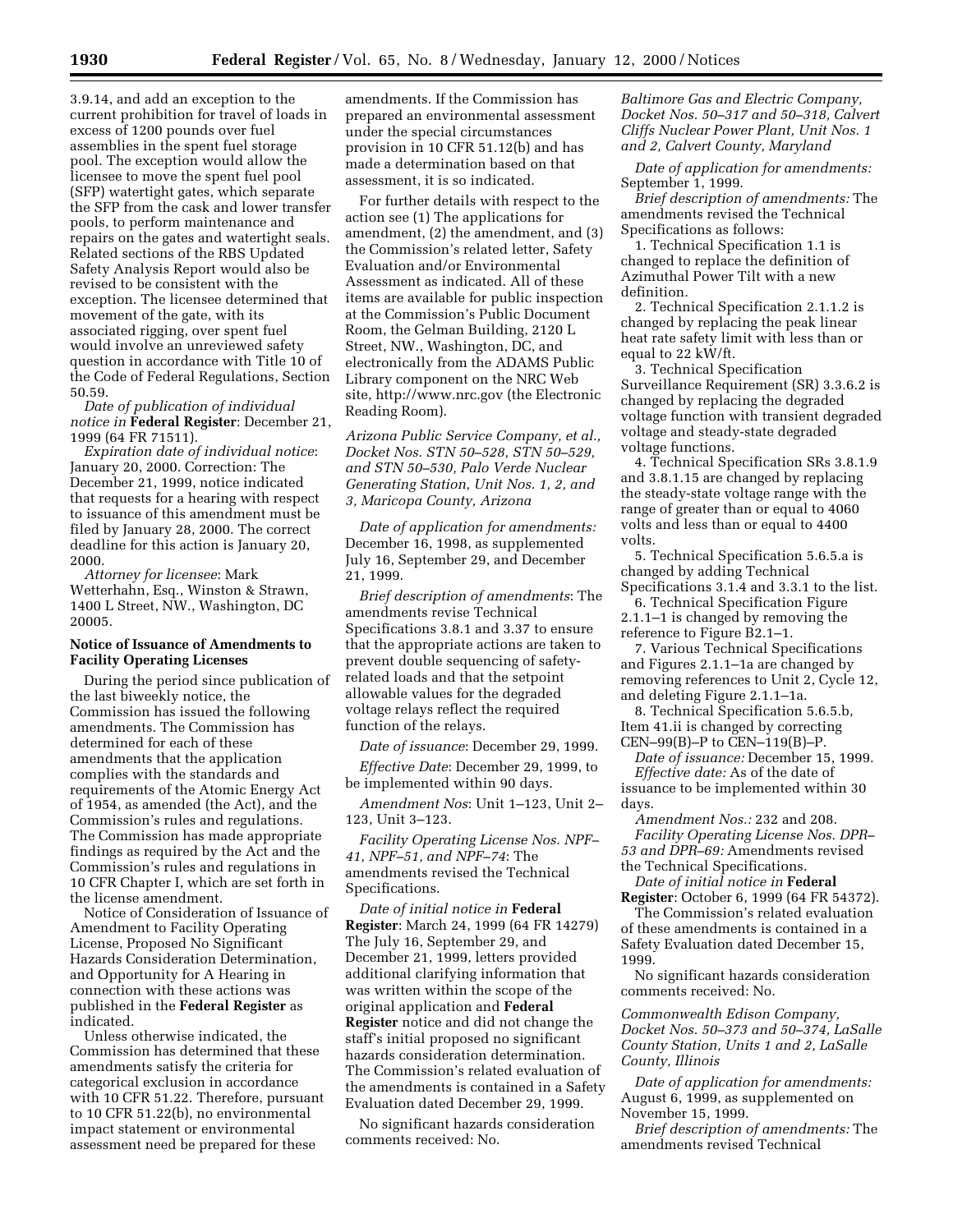Specification 3/4.4.6, ''Vacuum Relief'' to remove specific operability requirements related to position indication for the suppression chamberdrywell vacuum breakers. The amendments also reformat the action statement for inoperable vacuum breakers, increase the surveillance interval for verifying that the vacuum breakers are closed, and delete the requirement to verify that the manual isolation valves are closed for an inoperable and open vacuum breaker.

*Date of issuance:* December 21, 1999. *Effective date:* Immediately, to be

implemented within 30 days. *Amendment Nos.:* 138 and 122. *Facility Operating License Nos. NPF–*

*11 and NPF–18:* The amendments revised the Technical Specifications.

*Date of initial notice in Federal Register:* August 25, 1999 (64 FR 46428).

The November 15, 1999, submittal provided additional clarifying information that did not change the staff's initial proposed no significant hazards consideration determination. The Commission's related evaluation of the amendments is contained in a Safety Evaluation dated December 21, 1999.

No significant hazards consideration comments received: No.

*Commonwealth Edison Company, Docket Nos. 50–254 and 50–265, Quad Cities Nuclear Power Station, Units 1 and 2, Rock Island County, Illinois*

*Date of application for amendments:* July 16, 1999.

*Brief description of amendments:* The amendments revise Technical Specification 4.7.D.6 by replacing the leakage limit of 11.5 standard cubic feet per hour (scfh) for each main steam isolation valve (MSIV) with a limit of 46 scfh on the total combined leakage for the MSIVs of all four main steam lines.

*Date of issuance:* December 21, 1999. *Effective date:* Immediately, to be

implemented within 30 days. *Amendment Nos.:* 192 and 188.

*Facility Operating License Nos. DPR– 29 and DPR–30:* The amendments revised the Technical Specifications.

*Date of initial notice in* **Federal Register**: August 25, 1999 (64 FR 46429).

The Commission's related evaluation of the amendments is contained in a Safety Evaluation dated December 21, 1999.

No significant hazards consideration comments received: No.

*Duke Energy Corporation, et al., Docket Nos. 50–413 and 50–414, Catawba Nuclear Station, Units 1 and 2, York County, South Carolina*

*Date of application for amendments:* October 15, 1999.

*Brief description of amendments:* The amendments revise Section 5.5.7, ''Reactor Coolant Pump Flywheel Inspection Program,'' of the Technical Specifications by adding a new paragraph. The existing single paragraph of Section 5.5.7 requires that inspection of each reactor coolant pump flywheel be done per the recommendations of Regulatory Position C.4.b of Regulatory Guide 1.14. The amendments add a new paragraph which specifies that in lieu of Regulatory Positions C.4.b(1) and C.4.b(2), alternative inspection techniques may be used. *Date of issuance:* December 21, 1999.

*Effective date:* As of the date of issuance and shall be implemented within 45 days from the date of issuance.

*Amendment Nos.:* 182 (Unit 1); 174 (Unit 2).

*Facility Operating License Nos. NPF– 35 and NPF–52:* Amendments revised the Technical Specifications.

*Date of initial notice in* **Federal Register**: November 17, 1999 (64 FR 62705).

The Commission's related evaluation of the amendments is contained in a Safety Evaluation dated December 21, 1999.

No significant hazards consideration comments received: No.

*Duke Energy Corporation, Docket Nos. 50–369 and 50–370, McGuire Nuclear Station, Units 1 and 2, Mecklenburg County, North Carolina*

*Date of application for amendments:* October 15, 1999.

*Brief description of amendments:* The amendments revise Section 5.5.7, ''Reactor Coolant Pump Flywheel Inspection Program,'' of the Technical Specifications by adding a new paragraph. The existing single paragraph of Section 5.5.7 requires that inspection of each reactor coolant pump flywheel be done per the recommendations of Regulatory Position C.4.b of Regulatory Guide 1.14. The amendments add a new paragraph which specifies that in lieu of Regulatory Positions C.4.b(1) and C.4.b(2), alternative inspection techniques may be used.

*Date of issuance:* December 21, 1999. *Effective date:* As of the date of issuance and shall be implemented within 45 days from the date of issuance.

*Amendment Nos.:* 190 (Unit 1); 171 (Unit 2).

*Facility Operating License Nos. NPF– 9 and NPF–17:* Amendments revised the Technical Specifications.

*Date of initial notice in* **Federal Register**: November 17, 1999 (64 FR 62706).

The Commission's related evaluation of the amendments is contained in a Safety Evaluation dated December 21, 1999.

No significant hazards consideration comments received: No

*Florida Power and Light Company, et al., Docket No. 50–389, St. Lucie Plant, Unit No. 2, St. Lucie County, Florida*

*Date of application for amendment:* December 18, 1998, as supplemented September 13, 1999.

*Brief description of amendment:* This amendment revises the St. Lucie, Unit 2 (SL–2), Technical Specifications (TS) Index Page III, TS 1.10, Dose Equivalent iodine-131; TS 2.1.1.2, Linear Heat Rate; TS 3.1.1.1/4.1.1.1.1, Shutdown Margin— $T_{\text{avg}}$  Greater than 200 °F; TS 3/ 4.1.1.2, Shutdown Margin-T<sub>avg</sub> Less Than or Equal to 200°F; TS 3.1.2.2, Boration Systems Flow Paths— Operating; TS 3.1.2.4, Charging Pumps—Operating; TS 3.1.2.6, Boric Acid Makeup Pumps—Operating; TS 3.1.2.8, Borated Water Sources— Operating; and TS 6.9.1.11, Core Operating Limits Report (COLR). The amendment also relocates the core operating limits for shutdown margin to the SL–2 COLR. The following Bases have also been changed in connection with this amendment: TS Bases 2.1.1, Reactor Core; Bases Figure B2.1–1, Axial Power Distributions for Thermal Margin Safety Limits; TS Bases 2.2.1, Reactor Trip Setpoints (Variable Power Level-High); TS Bases 3/4.1.1.1 and 3/4.1.1.2, Shutdown Margin; and TS Bases 3/ 4.1.2, Boration Systems.

*Date of Issuance:* December 21, 1999. *Effective Date:* As of date of issuance, to be implemented prior to fuel reload for Cycle 12.

*Amendment No.:* 105.

*Facility Operating License No. NPF– 16:* Amendment revised the TS.

*Date of initial notice in* **Federal Register**: February 10, 1999 (64 FR 6697). The supplemental letter dated September 13, 1999, provided additional information that did not expand the scope of the amendment request as noticed or change the original proposed no significant hazards consideration determination.

The Commission's related evaluation of the amendment is contained in a Safety Evaluation dated December 21, 1999.

No significant hazards consideration comments received: No.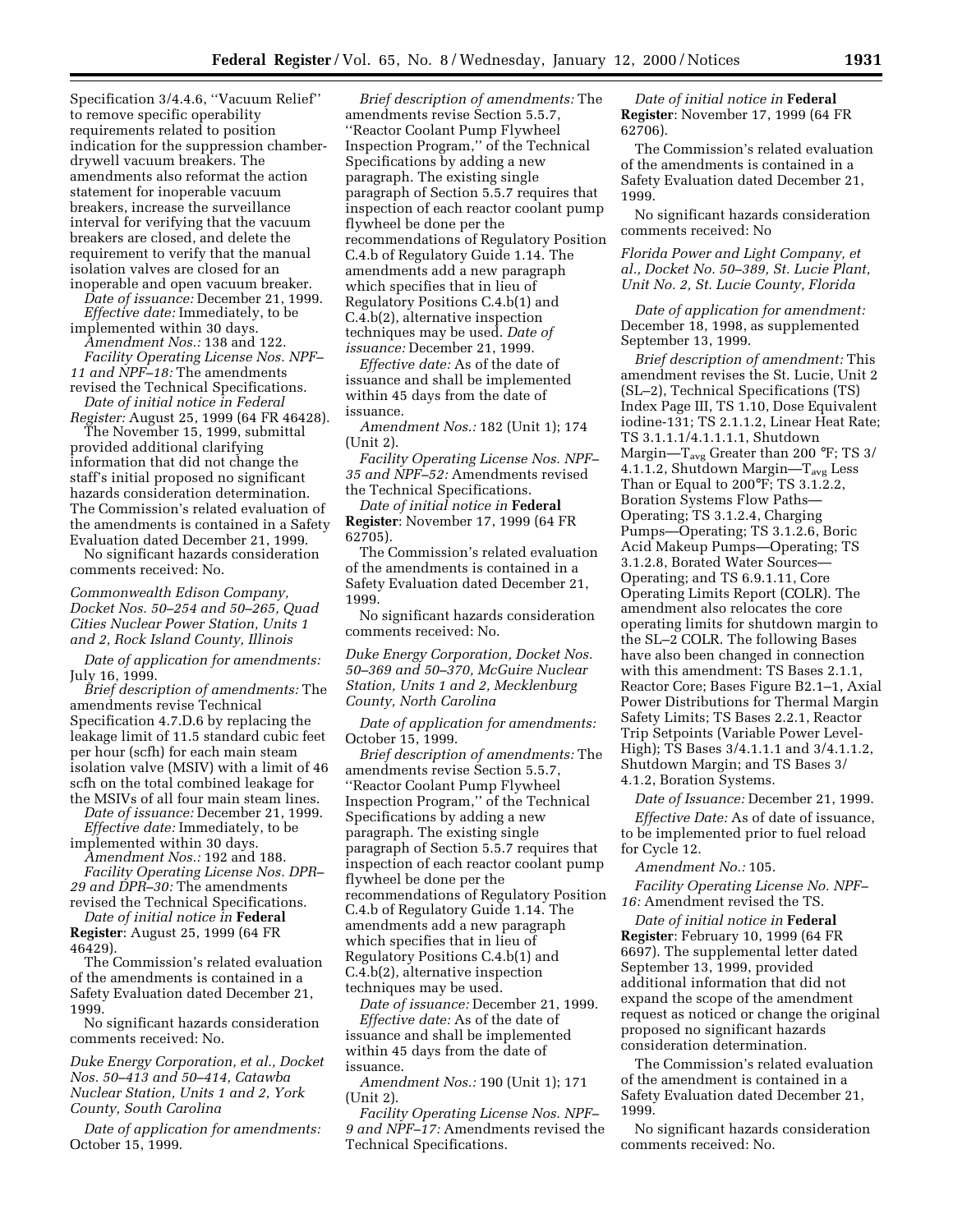*Florida Power and Light Company, Docket Nos. 50–250 and 50–251, Turkey Point Plant, Units 3 and 4, Dade County, Florida*

*Date of application for amendments:* April 26, 1999.

*Brief description of amendments:* The amendments revise the Technical Specifications (TS) for Turkey Point Units 3 and 4 to correct the Technical Specification Index and to remove inconsistencies, and make administrative changes. A portion of the request, related to the proposed deletion of dates for the approved security plans, was denied.

*Date of issuance:* December 20, 1999. *Effective date:* December 20, 1999. *Amendment Nos.:* 203 and 197.

*Facility Operating License Nos. DPR– 31 and DPR–41:* Amendments revised the TS.

*Date of initial notice in* **Federal Register**: June 2, 1999 (64 FR 29711).

The Commission's related evaluation of the amendments is contained in a Safety Evaluation dated December 20, 1999.

No significant hazards consideration comments received: No.

*GPU Nuclear, Inc., et al., Docket No. 50– 289, Three Mile Island Nuclear Station, Unit 1 Dauphin County, Pennsylvania*

*Date of application for amendment:* December 3, 1998, as supplemented January 11, February 4, March 4, March 10, and March 15, 1999.

*Brief description of amendment:* This amendment conforms the license to reflect the transfer of Facility Operating License No. DPR–50 for the Three Mile Island Nuclear Station, Unit 1, from GPU Nuclear, Inc., et al., to AmerGen Energy Company, LLC, as previously approved by Order dated April 12, 1999.

*Date of issuance:* December 20, 1999. *Effective date:* As of the date of issuance and shall be implemented

within 30 days. *Amendment No.:* 218.

*Facility Operating License No. DPR– 50:* Amendment revised the license and

the Technical Specifications. *Date of initial notice in* **Federal Register**: December 21, 1998 (63 FR 70436).

The Commission's related evaluation of the amendment is contained in a Safety Evaluation dated April 12, 1999.

Comments received: Yes. See safety evaluation dated April 12, 1999.

*IES Utilities Inc., Docket No. 50–331, Duane Arnold Energy Center, Linn County, Iowa*

*Date of application for amendment:* April 12, 1999, as supplemented October 5 and 8, 1999.

*Brief description of amendment:* The amendment revises Technical Specification (TS) Surveillance Requirement (SR) 3.6.1.3.7 to allow a ''representative sample'' of reactor instrumentation line excess flow check valves (EFCVs) to be tested every 24 months, instead of testing each EFCV every 24 months.

*Date of issuance:* December 29, 1999. *Effective date:* December 29, 1999. *Amendment No.:* 230.

*Facility Operating License No. DPR– 49:* The amendment revised the Technical Specifications.

*Date of initial notice in* **Federal Register**: July 14, 1999 (64 FR 38028).

The October 5 and 8, 1999, letters provided clarifying information that was within the scope of the original **Federal Register** notice and did not change the staff's initial proposed no significant hazards consideration determination.

The Commission's related evaluation of the amendment is contained in a Safety Evaluation dated December 29, 1999.

No significant hazards consideration comments received: No.

*Indiana Michigan Power Company, Docket No. 50–315, Donald C. Cook Nuclear Plant, Unit 1, Berrien County, Michigan*

*Date of application for amendment:* December 3, 1998.

*Brief description of amendment:* This amendment revised the Technical Specifications for sealed source leakage testing to specifically address testing requirements for fission detectors.

*Date of issuance:* December 20, 1999. *Effective date:* December 20, 1999, with full implementation within 45 days.

*Amendment No.:* 235.

*Facility Operating License No. DPR– 58:* Amendment revised the Technical Specifications.

*Date of initial notice in* **Federal Register**: August 11, 1999 (64 FR 43773).

The Commission's related evaluation of the amendment is contained in a Safety Evaluation dated December 20, 1999.

No significant hazards consideration comments received: No.

*Indiana Michigan Power Company, Docket Nos. 50–315 and 50–316, Donald C. Cook Nuclear Plant, Units 1 and 2, Berrien County, Michigan*

*Date of application for amendments:* September 17, 1999, as supplemented November 10 and 19, 1999.

*Brief description of amendments:* The amendments would approve the licensee's revision of the Updated Final

Safety Analysis Report and Emergency Operating Procedures to use methodology to credit the negative reactivity provided by insertion of the rod cluster control assemblies (RCCAs) into the reactor core following any design basis loss-of-coolant accident, during realignment from a cold leg recirculation to a hot leg recirculation configuration. This change to the licensing basis, when evaluated by the licensee in accordance with 10 CFR 59.59, resulted in an unreviewed safety question that requires prior approval by the NRC staff in accordance with the provisions of 10 CFR 50.90 prior to implementation. The amendments also change the Bases for Technical Specifications Section 3/4.5.5, Refueling Water Storage Tank.

*Date of issuance:* December 28, 1999. *Effective date:* As of the date of issuance and shall be implemented

within 60 days.

*Amendment Nos.:* 236 and 218. *Facility Operating License Nos. DPR– 58 and DPR–74:* Amendments revised the Technical Specifications.

*Date of initial notice in* **Federal Register**: October 20, 1999 (64 FR 56531).

The licensee's letters of November 10 and 19, 1999, provided additional information that did not change scope of the application or the staff's proposed no significant hazards consideration determination.

The Commission's related evaluation of the amendments is contained in a Safety Evaluation dated December 28, 1999.

No significant hazards consideration comments received: No.

*Indiana Michigan Power Company, Docket Nos. 50–315 and 50–316, Donald C. Cook Nuclear Plant, Units 1 and 2, Berrien County, Michigan*

*Date of application for amendments:* November 5, 1999.

*Brief description of amendment:* The amendments would revise Unit 1 and 2 Technical Specification (TS) 3.5.1, Action ''a'' and ''b,'' to reflect the monitoring of pressure from the Reactor Coolant System instead of the pressurizer. The amendment would also revise Unit 1 and 2 TS Surveillance Requirement 4.5.1.c to require verification that power is removed from each emergency core cooling system accumulator isolation valve operator instead of verification that each accumulator isolation valve breaker is physically removed from the circuit. Furthermore, the amendment would make administrative changes to Unit 1 and 2 TS Bases 3/4.5.1.

*Date of issuance:* December 23, 1999.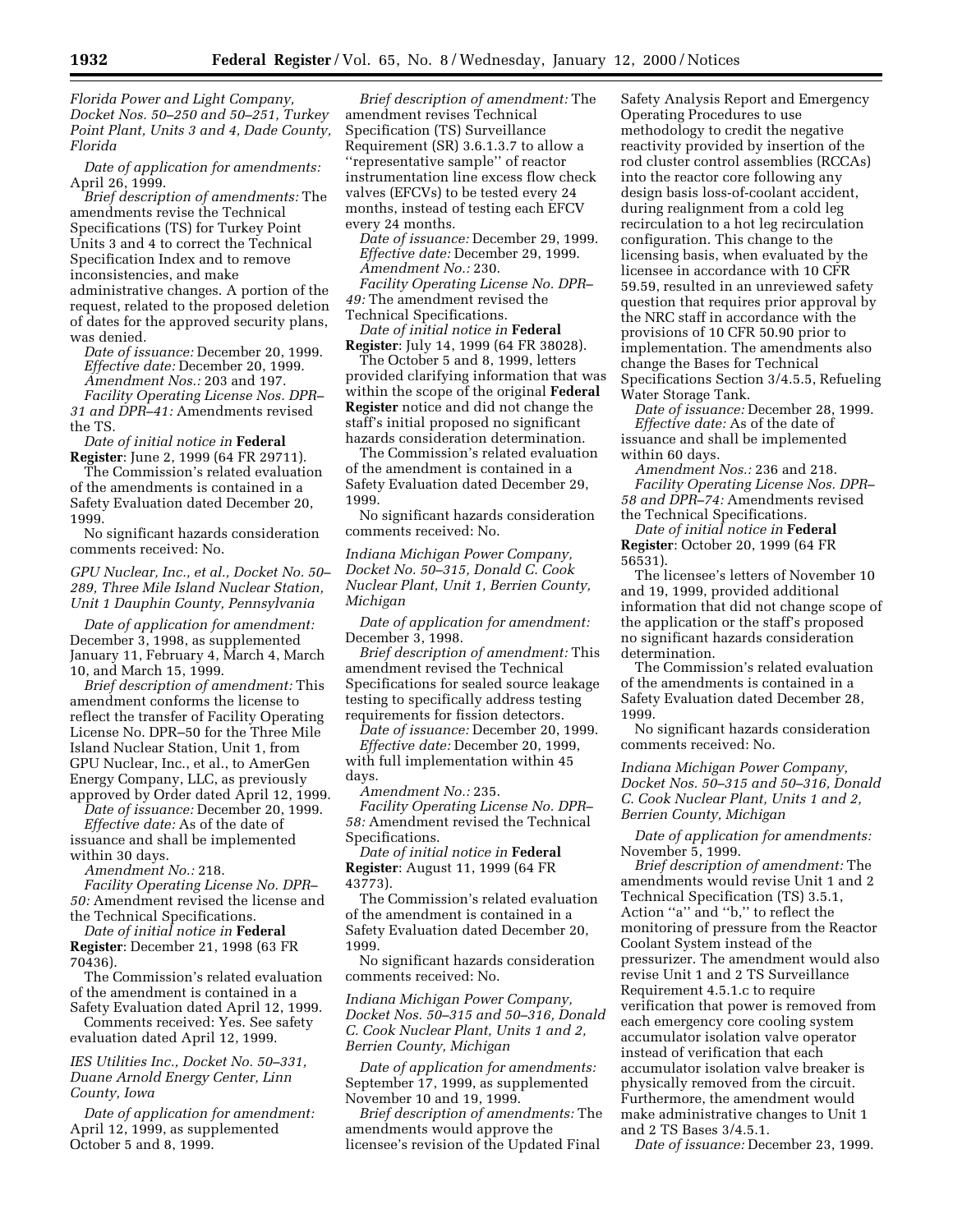*Effective date:* As of the date of issuance and shall be implemented within 30 days.

*Amendment No.:* 237 and 219. *Facility Operating License Nos. DPR– 58 and DPR–74:* Amendments revised the Technical Specifications.

*Date of initial notice in* **Federal Register**: November 23, 1999 (64 FR 65735).

The Commission's related evaluation of the amendments is contained in a Safety Evaluation dated December 23, 1999.

No significant hazards consideration comments received: No.

*Indiana Michigan Power Company, Docket No. 50–315, Donald C. Cook Nuclear Plant, Unit 1, Berrien County, Michigan*

*Date of application for amendment:* August 17, 1999.

*Brief description of amendment:* The amendment removes the steam generator voltage-based repair criteria, F\* repair criteria, and sleeving methodologies from the Unit 1 Technical Specifications and clarifies the Bases sections accordingly.

*Date of issuance:* December 22, 1999. *Effective date:* As of the date of issuance and shall be implemented within 45 days.

*Amendment No.:* 238.

*Facility Operating License No. DPR– 58:* Amendment revises the Technical Specifications.

*Date of initial notice in* **Federal Register**: October 6, 1999 (64 FR 54375).

The Commission's related evaluation of the amendment is contained in a Safety Evaluation dated December 22, 1999.

No significant hazards consideration comments received: No.

*Niagara Mohawk Power Corporation, Docket No. 50–410, Nine Mile Point Nuclear Station, Unit 2, Oswego County, New York*

*Date of application for amendment:* November 8, 1999.

*Brief description of amendment:* The amendment changed action statements, definitions, and footnotes pertaining to the Technical Specifications for primary containment leakage and primary containment purge system to allow an alternative approach for isolating a bypass leakage path and/or purge system line.

*Date of issuance:* December 16, 1999. *Effective date:* As of the date of issuance to be implemented within 30 days.

*Amendment No.:* 87.

*Facility Operating License No. NPF– 69:* Amendment revises the Technical Specifications.

*Date of initial notice in* **Federal Register**: November 16, 1999 (64 FR 62228).

The Commission's related evaluation of the amendment is contained in a Safety Evaluation dated December 16, 1999.

No significant hazards consideration comments received: No

*Niagara Mohawk Power Corporation, Docket No. 50–410, Nine Mile Point Nuclear Station, Unit 2, Oswego County, New York*

*Date of application for amendment:* March 31, 1999.

*Brief description of amendment:* Amendment changes Technical Specification Table 3.6.1.2–1 by adding two relief valves, and associated leak rate criteria, to be installed on the drywell equipment drain line and drywell floor drain line.

*Date of issuance:* December 16, 1999. *Effective date:* As of the date of issuance and shall be implemented within 30 days.

*Amendment No.:* 88.

*Facility Operating License No. NPF– 69:* Amendment revises the Technical Specifications.

*Date of initial notice in* **Federal Register**: May 5, 1999 (64 FR 24197).

The Commission's related evaluation of the amendment is contained in a Safety Evaluation dated December 16, 1999.

No significant hazards consideration comments received: No

*North Atlantic Energy Service Corporation, et al., Docket No. 50–443, Seabrook Station, Unit No. 1, Rockingham County, New Hampshire*

Date of amendment request: March 5, 1998.

*Description of amendment request:* This amendment revises the Technical Specifications (TSs) by relocating the procedural details of the Radiological Effluent Technical Specifications (RETS) to the Offsite Dose Calculation Manual. The TSs were also revised to relocate procedural details associated with solid radioactive wastes to the Process Control Program. In addition, the Administrative Controls section of the TSs was revised to incorporate programmatic controls for radioactive effluents and environmental monitoring. These changes are consistent with the guidance provided in Generic Letter 89– 01, ''Implementation of Programmatic Controls for Radiological Effluent Technical Specifications in the Administrative Controls Section of the Technical Specifications and the Relocation of Procedural Details of RETS to the Offsite Dose Calculation

Manual or to the Process Control Program.''

*Date of issuance:* December 15, 1999. *Effective date:* As of its date of issuance, and shall be implemented within 120 days.

*Amendment No.:* 66.

*Facility Operating License No. NPF– 86:* Amendment revised the Technical Specifications.

*Date of initial notice in* **Federal Register**: April 22, 1998 (63 FR 19972). The Commission received comments which were addressed in the staff's Safety Evaluation dated December 15, 1999.

The Commission's related evaluation of the amendment is contained in a Safety Evaluation dated December 15, 1999.

No significant hazards consideration comments received: Yes.

*Rochester Gas and Electric Corporation, Docket No. 50–244, R. E. Ginna Nuclear Power Plant, Wayne County, New York*

*Date of application for amendment:* October 20, 1999.

*Brief description of amendment:* The amendment changes from December 31, 1999, to June 30, 2001, the date specified in TS 4.3.1.1.b Note associated with maintaining spent fuel pool boron concentration >2300 ppm at all times until a permanent resolution to the current criticality concerns is implemented.

*Date of issuance:* December 21, 1999. *Effective date:* December 21, 1999. *Amendment No.:* 75.

*Facility Operating License No. DPR– 18:* Amendment revised the Technical Specifications.

*Date of initial notice in* **Federal Register**: November 19, 1999 (64 FR 63345).

The Commission's related evaluation of the amendment is contained in a Safety Evaluation dated December 21, 1999.

No significant hazards consideration comments received: No.

*Vermont Yankee Nuclear Power Corporation, Docket No. 50–271, Vermont Yankee Nuclear Power Station, Vernon, Vermont*

*Date of application for amendment:* September 4, 1998, as supplemented on February 8, April 16, August 26, September 16, and November 17, 1999.

*Brief description of amendment:* The amendment increases the spent fuel pool storage capacity from 2,870 to 3,353 fuel assemblies.

*Date of Issuance:* December 21, 1999. *Effective date:* As of the date of issuance, and shall be implemented within 30 days.